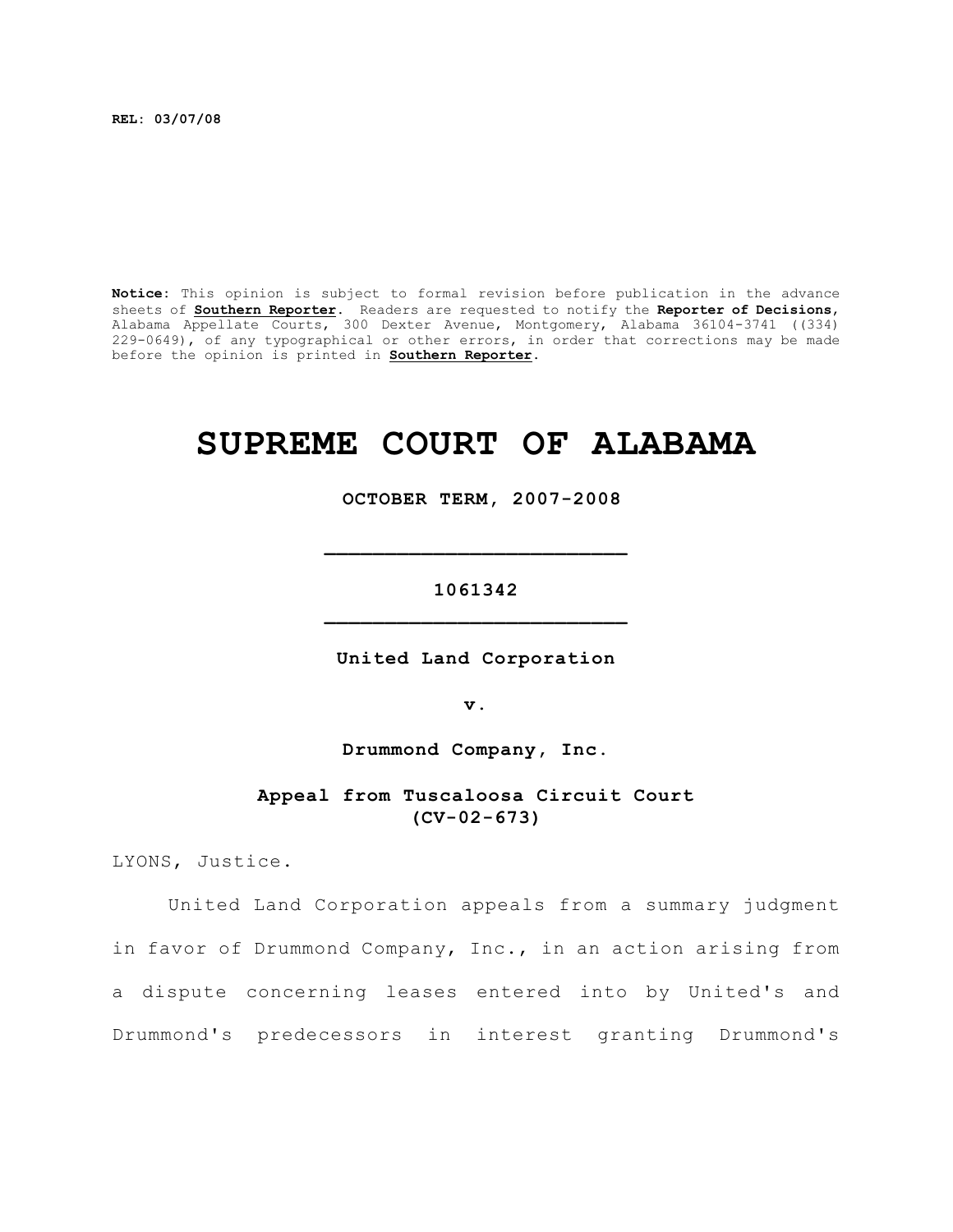predecessor in interest the right to strip-mine coal from property owned by United. We affirm.

# I. Facts and Procedural History

This is the second time this case has been before this Court. For a full discussion of the factual and procedural history underlying this dispute, see our opinion in Drummond Co. v. Walter Industries, Inc., 962 So. 2d 753 (Ala. 2006) ("Drummond I"). In Drummond I, this Court affirmed in part and reversed in part the judgment of the trial court and remanded the case for further proceedings regarding United's breach-of-contract and fraud counterclaims against Drummond. The trial court's subsequent summary judgment in favor of Drummond on United's counterclaims is the basis of this second appeal. We will hereinafter discuss the facts and procedural history only as necessary for our discussion of the issues presented on this appeal.

The predecessors of United and Drummond entered into three strip-mining leases for properties owned by United; these leases are referred to as the Beltona lease, the Kellerman lease, and the Flat Top lease. The leases were executed in the late 1960s and early 1970s, and expired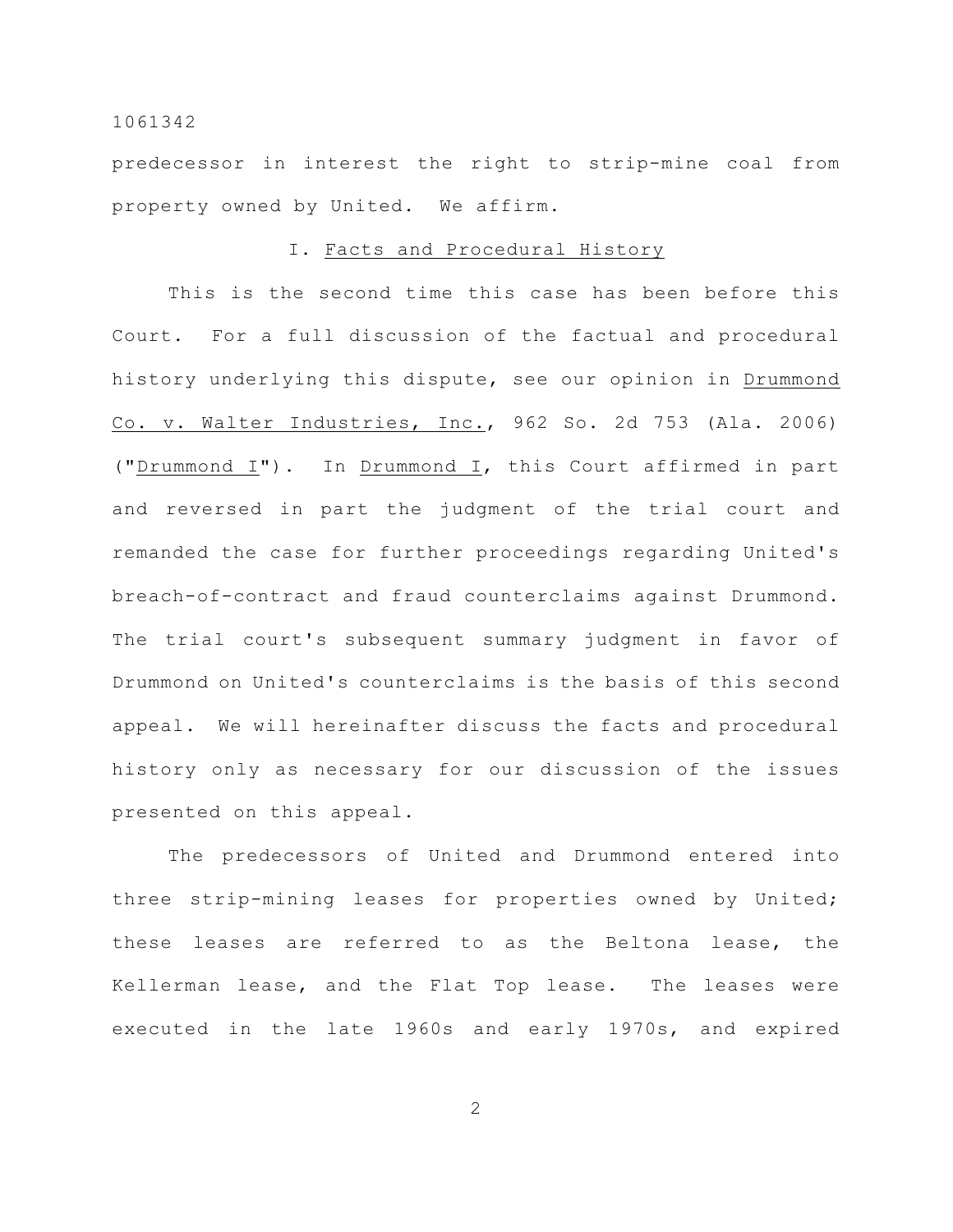according to their express terms by the mid-1980s. In Drummond I, this Court agreed with the trial court's finding that after these leases expired "Drummond, with United's consent, remained on United's properties, [and] the relationship between Drummond and United became a tenancy at will." 962 So. 2d at 773, 778.

Each lease granted Drummond the right to strip-mine coal from property covered by the particular lease; in exchange, Drummond was to pay royalties to United for each ton of coal removed from the property. In strip-mining, coal is recovered by removing rock and debris, also known as "overburden," from the surface. This process exposes a seam of coal, which is then removed. United alleged that Drummond breached the leases by failing to mine and remove all the economically recoverable coal from the properties as it says Drummond was obliged to do under the leases. United also alleged that Drummond affirmatively misrepresented that it had recovered all the economically recoverable coal on the properties.

Paragraph 1 of each lease contains substantially similar language regarding Drummond's mining obligations. Paragraph 1 of the Flat Top lease provides: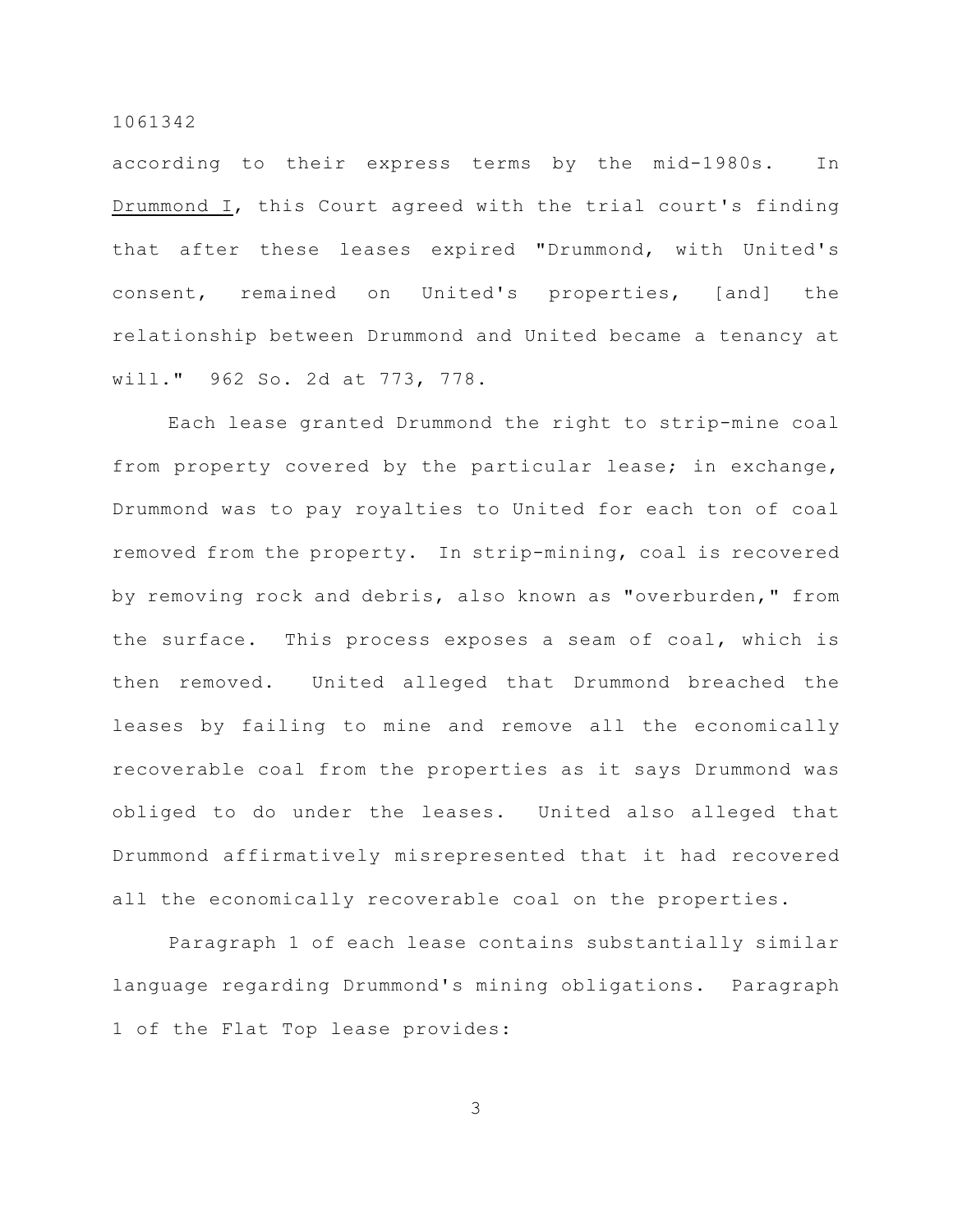- "1. The lessee is hereby authorized to take possession of the Pratt (upper and lower) and American seams of coal in, on and under the said lands on and after the first day of the term covered by this Agreement. Lessee shall begin the mining of coal hereunder as soon as practicable after the beginning of said term, and shall continue such mining with promptness and diligence during the term covered hereby, and the lessee agrees to mine and remove all coal in said seams in, on and under said lands which can be economically recovered by generally accepted methods of strip mining subject to the following conditions:
	- "(a) Lessee shall mine said coal in accordance with the best practice so that there will be no needless loss or waste and to the satisfaction of Lessor;
	- "(b) Lessee shall undertake to recover all mineable coal as follows: (To a recoverable depth up to seventy-five feet above the Pratt Upper Seam,) provided that Lessee shall not be obligated to mine in areas where by reason of terrain or inherent nature or conditions of the strata the removal of the coal is not practicable;
	- "(c) In general, Lessee shall mine all mineable coal that [a] prudent owner would mine if he were conducting his own operation."

The difference in the three leases is found in subparagraph

1(b). In the Beltona lease, subparagraph 1(b) states: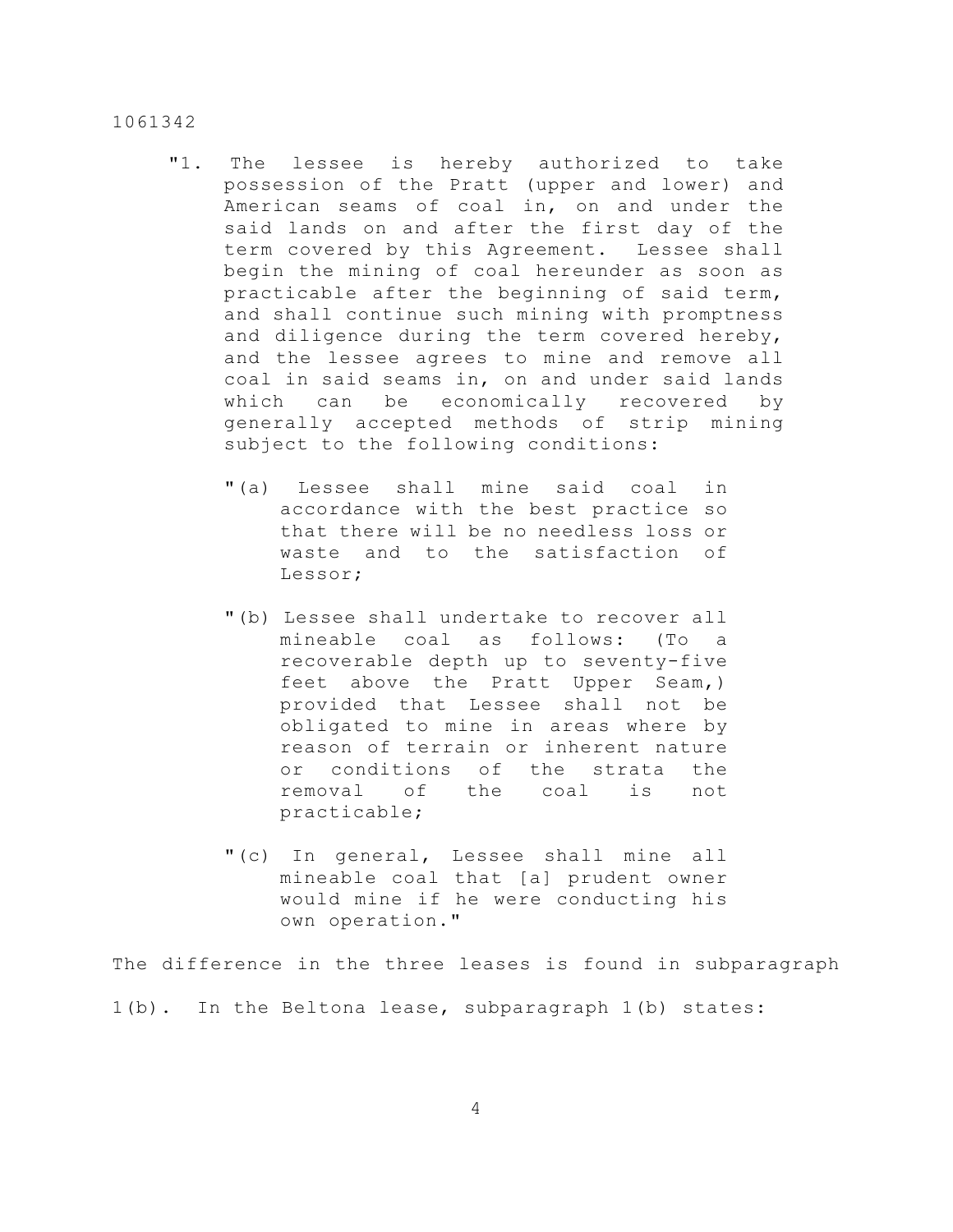"Lessee shall undertake to recover all mineable coal in Jefferson and Black Creek Seams where the overburden does not exceed 150 feet over the Black Creek Seam, provided that Lessee shall not be obligated to mine in areas where by reason of terrain or inherent nature or conditions of the strata the removal of the coal is not practicable."

In the Kellerman lease, subparagraph 1(b) states:

"Lessee shall undertake to recover all mineable coal as follows: Where the overburden does not exceed eighty (80) feet, provided that Lessee shall not be obligated to mine in areas where by reason of terrain or inherent nature or conditions of the strata the removal of the coal is not economical or practicable."

Regarding the payment of royalties to United, paragraph 7 of each lease states: "Lessee's obligations to pay minimum royalties shall cease and be of no effect if and when all recoverable coal agreed to be mined by Lessee from said lands shall have been mined and removed therefrom." Paragraph 9 of each lease further states:

"If the Lessee should fail to mine all mineable coal in accordance with Paragraph  $1(a)$ ,  $1(b)$ , and  $1(c)$ above prior to the termination of this lease or any extension thereof, the engineers of Lessor shall estimate the quantity of such mineable coal and the Lessee shall pay the Lessor royalty at the actual royalty rate provided in this contract for coal to be mined ...."

Paragraph 12 of each lease states:

"The Lessor and its engineers and agents and attorneys shall have the right and privilege at all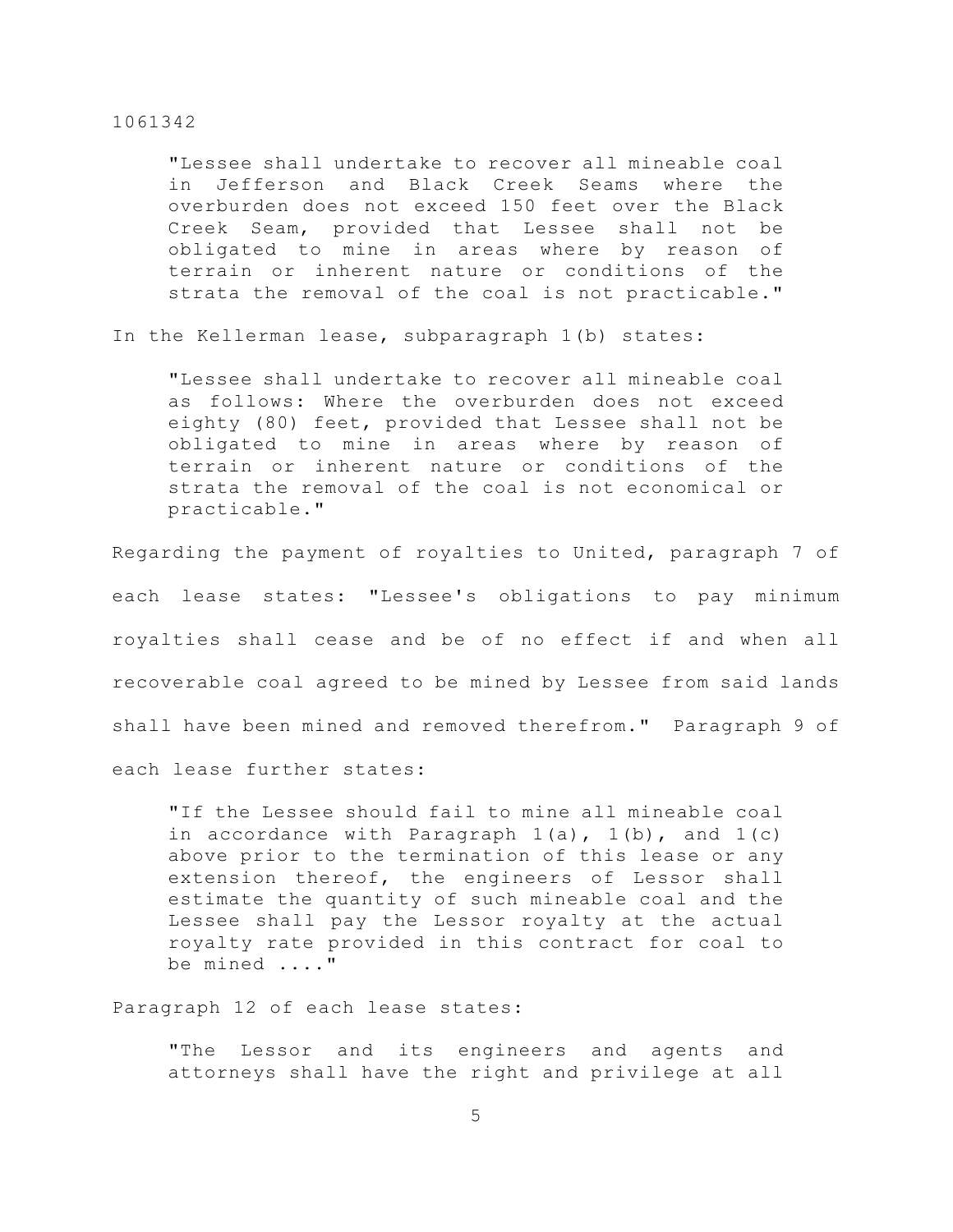times of entering upon, examining and surveying said mines and lands and inspecting, examining and verifying all books, accounts, statements, sales, maps and plans of the Lessee for the purpose of ascertaining the amount of coal taken from said lands, and the manner in which the mining operations of the Lessee are being conducted thereon. Lessee agrees, that upon notice from Lessor in writing requesting it so to do, it will furnish to Lessor, within sixty (60) days from date of the notice, and every six (6) months thereafter, during the term of this lease, a survey and map showing, in plat, the extent and progress of all stripping operations and the thickness of coal at reasonable intervals, said survey and map to be prepared and certified by a Registered Engineer."

As set forth in Drummond I, the trial court, in the proceedings that led to the first appeal, disposed of United's breach-of-contract counterclaim against Drummond as follows:

"'The next consideration is defendant United Land Company's counterclaim. Count 1 claims breach of contract as to the Beltona, Kellerman, and Flat Top leases. These leases having all expired in the 1980's, and [Drummond] having mined under a tenancy at will subsequently to the expiration of said leases, [Drummond] is entitled to judgment as a matter of law on count one (1).'"

962 So. 2d at 768. This Court then reversed the judgment of

the trial court, stating:

"United next argues that the trial court erred in dismissing its counterclaims alleging breach of the Beltona, Kellerman, and Flat Top leases. On appeal, United argues that '[a]s a tenant at will ... Drummond should have continued to bear the obligations that it bore under the expired leases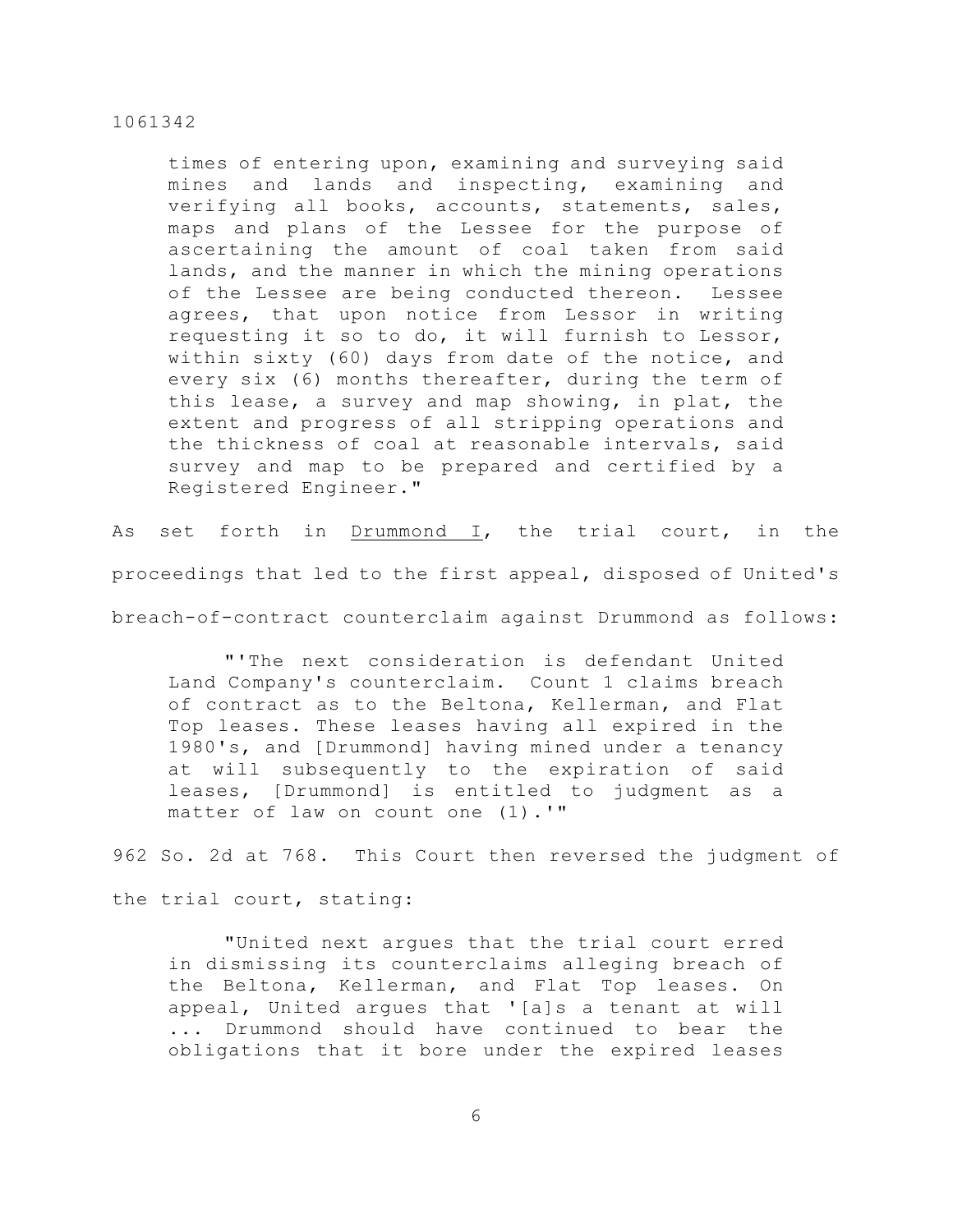from which those tenancies emanated.' (United's brief at 68.)

"We must agree with United. If Drummond's right to remain on United's properties was governed by the terms of the expired leases, and we have held that it was, Drummond's obligations to United also continued to be governed by the terms of those expired leases. Whether the parties' agreements created formal lease agreements or tenancies at will, their relationship was governed by the terms stated in the four original leases.<sup>[1]</sup>

"Therefore, United should have been allowed to proceed with its claims that Drummond breached the terms of those leases, including, among others, that Drummond failed to pay minimum royalties (if required under the terms of the expired leases); that Drummond failed to continuously mine (if required under the terms of the expired leases); and that Drummond failed to provide documentation of its mining plans (if required under the terms of the expired leases). We express no opinion on the merits of United's breach-of-contract claim; we simply conclude that the trial court improperly dismissed this claim.

"The trial court erred in dismissing United's claim for breach of the tenancy at will. We reverse this aspect of the trial court's summary judgment and remand the case for further proceedings as to that aspect consistent with this opinion."

Drummond I, 962 So. 2d at 786.

 ${}^{1}$ A fourth lease, the Cluster Springs lease, was addressed in Drummond I. However, United's breach-of-contract and fraud counterclaims involved only the Beltona, Kellerman, and Flat Top leases. See Drummond I, 962 So. 2d at 764.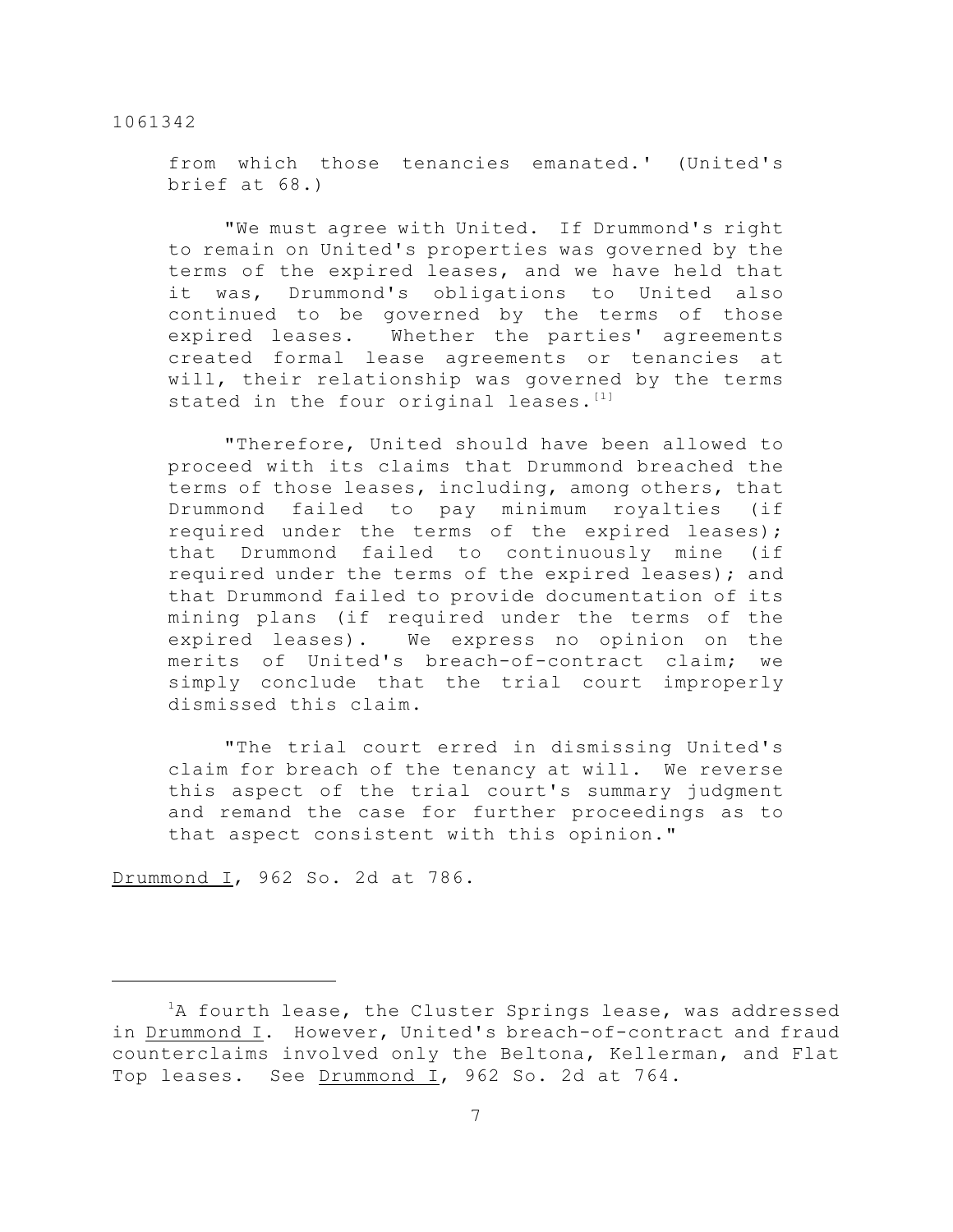In proceedings that led to the first appeal, the trial court also disposed of United's counterclaim against Drummond alleging fraud on three theories. First, the trial court held that the rights under the earlier leases had expired by the time the alleged misrepresentations were made. In Drummond I, this Court could not reconcile this conclusion with the trial court's finding of the existence of a tenancy at will, a conclusion this Court upheld. 962 So. 2d at 787. This Court also noted that the trial court offered, as reasons to dispose of the fraud claim, the alternative theories of insufficient pleading of fraud and inconsistency of allegations in the complaint. 962 So. 2d at 788. This Court affirmed the judgment of the trial court insofar as it held that the pleading of fraud as to the Beltona and Kellerman leases was insufficient, but we reversed its judgment as to the Flat Top lease. 962 So. 2d at 788-89. Lastly, this Court in Drummond I also rejected the trial court's alternative holding that United's allegations regarding the Flat Top lease were inconsistent. 962 So. 2d at 788.

This Court, in Drummond I, then concluded:

"The elements of a fraud claim are (1) a false representation, (2) of a material existing fact, (3) reasonably relied on by the claimant (4) who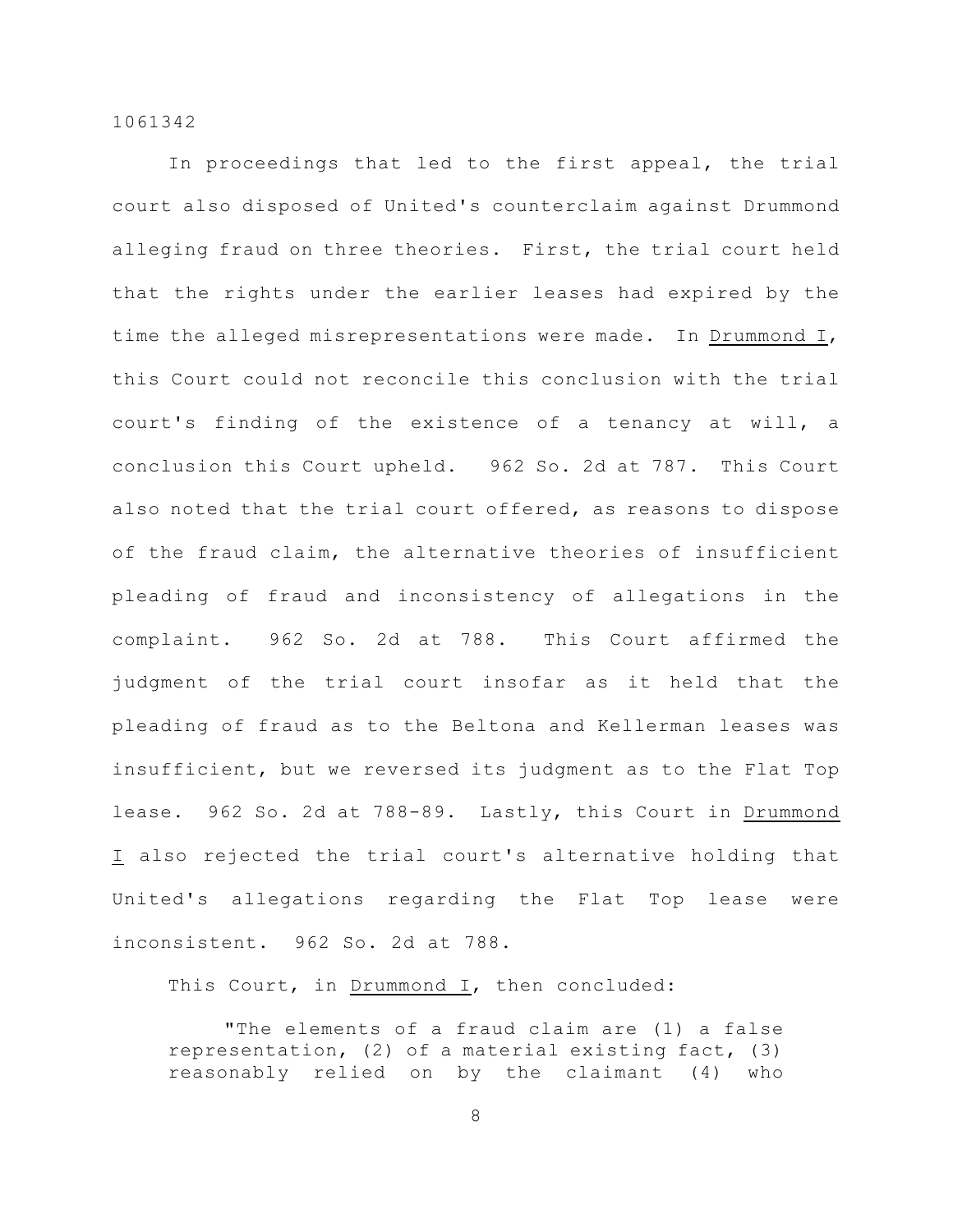suffered damage as a proximate consequence of the misrepresentation. Waddell & Reed, Inc. v. United Investors Life Ins. Co., 875 So. 2d 1143 (Ala. 2003). United established evidence tending to show that Drummond represented that it had mined all the strippable coal from the Flat Top property; that Drummond's representation was false; that United relied on that representation; and that United sustained damages as a result of its reliance. The record contains evidence to indicate both that Drummond did, and did not, mine all the strippable coal from the Flat Top property. Thus, a factual dispute as to this issue has been presented. Accordingly, as to the Flat Top property, the trial court improperly entered a judgment in favor of Drummond.

"We conclude that in Count II of its counterclaim United failed to plead its fraud claim with sufficient specificity as to the Beltona and Kellerman leases, and we affirm this aspect of the trial court's summary judgment entered on Count II of United's counterclaim. As to United's allegations in Count II regarding the Flat Top property, the trial court improperly entered a summary judgment in favor of Drummond. We reverse this aspect of the summary judgment."

# Drummond I, 962 So. 2d at 788-89.

Drummond then filed an application for rehearing. Relevant to this second appeal, Drummond's application for rehearing asserted that this Court improperly reversed the summary judgment entered by the trial court on United's fraud counterclaim with respect to the Flat Top lease. Drummond argued that there is no evidence, much less substantial evidence, supporting United's fraud counterclaim. This Court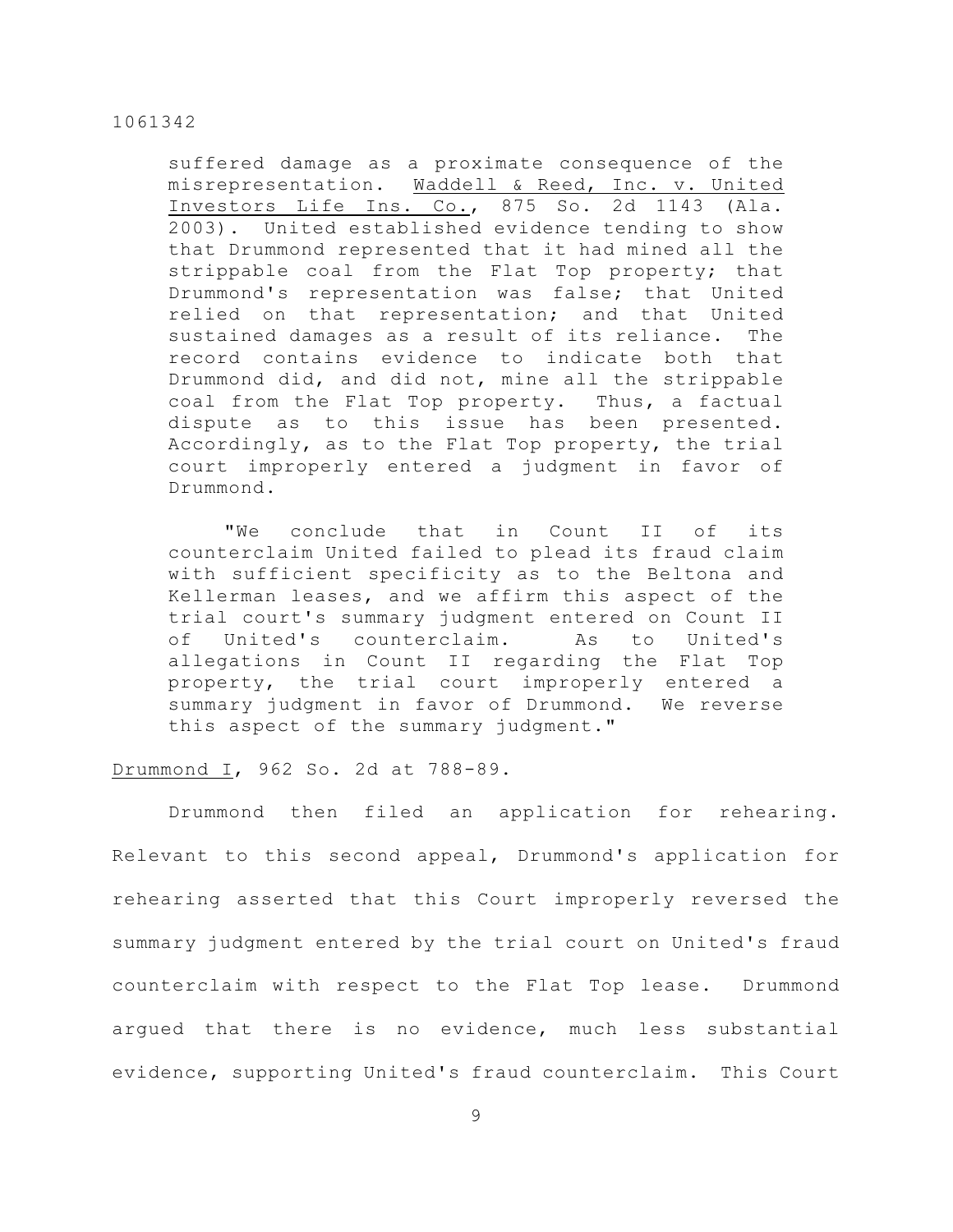overruled Drummond's application for rehearing on February 16, 2007.

On remand, the parties did not conduct additional discovery. Drummond moved for a summary judgment challenging the sufficiency of the evidence on United's breach-of-contract counterclaim and fraud counterclaim (as to the Flat Top lease). On May 30, 2007, the trial court entered a summary judgment for Drummond on the fraud counterclaim, entered a partial summary judgment as to damages, and denied the summary-judgment motion as to United's breach-of-contract claim. With respect to the fraud claim, the trial court held:

"As to the fraud claim there are disputed facts, but considering the evidence most favorably to the [United], [Drummond] is entitled to summary judgment, because [United] cannot prove one element of the fraud claim. In order to recover on a fraud claim, the plaintiff must present substantial evidence that the defendant made a misrepresentation of a material fact. A fraud claim must be specifically plead[ed]. [United] claims that in a August 1999 letter from [Drummond] to [United], [Drummond] made a misrepresentation of material fact. The letter read in pertinent part, regarding the Flat Top Mine; 'this inventory has been depleted.' [United] allege[s] that [Drummond] was representing that the word inventory was referring to coal reserves. The evidence is undisputed that in the coal mining industry, the word inventory refers to stockpiles of coal that have been mined. There is no evidence that the statement that 'the inventory at the Flat Top Mine has been depleted' was not true. Therefore, [United] failed to present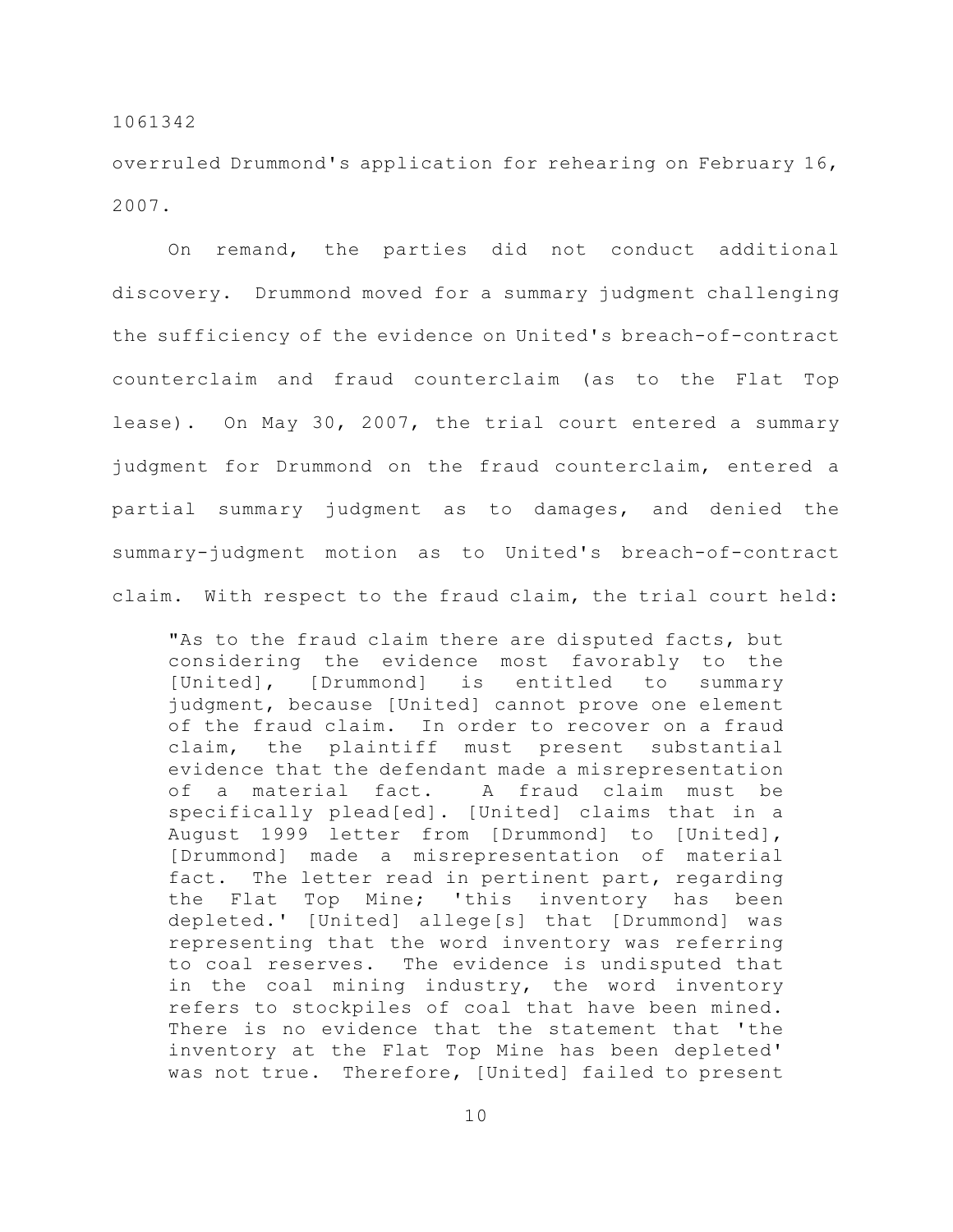substantial admissible evidence that [Drummond] made a misrepresentation of a material fact, and summary judgment on the fraud claim is granted in favor of the defendant Drummond Company Inc., and against [United]."

On the breach-of-contract claim, the trial court held:

"In construing the contracts, this court must give the generally accepted meaning to contract terms. There is a legal dispute as to the meaning of the terms contained in paragraph  $1(a)$ , (b), and (c) of the contract. Paragraphs 1(a) and (c), although not ambiguous, leave room for interpretation, because the paragraphs do not define the terms, 'best practice,' and 'all coal that a prudent owner would mine if he were conducting his own operations.' However paragraph 1(b) is not ambiguous and the depth listed in that paragraph is found to be the maximum depth that [Drummond] was required to mine.

"The only evidence presented on the issue of how deep [Drummond] mined, is the affidavit of J. Michael Tracy. His testimony was that [Drummond] mined to a depth greater than the depths required under the lease, be they minimum or maximum depths. This evidence is undisputed. Therefore, [Drummond] is entitled to partial summary judgment on the issues of damages under paragraph 9 of the leases, because [United] would have to prove that [Drummond] breached its obligations under paragraphs 1(a), (b), and (c) as a condition precedent to recovering these damages under paragraph 9.

"There are disputed facts, which prohibit summary judgment on the issue of whether or not [Drummond] mined all the economically recoverable coal. Therefore, summary judgment is denied on the breach of contract claim.

"This case will proceed to trial on [United's] breach of contract claim, with the recoverable damages limited to the clause of the leases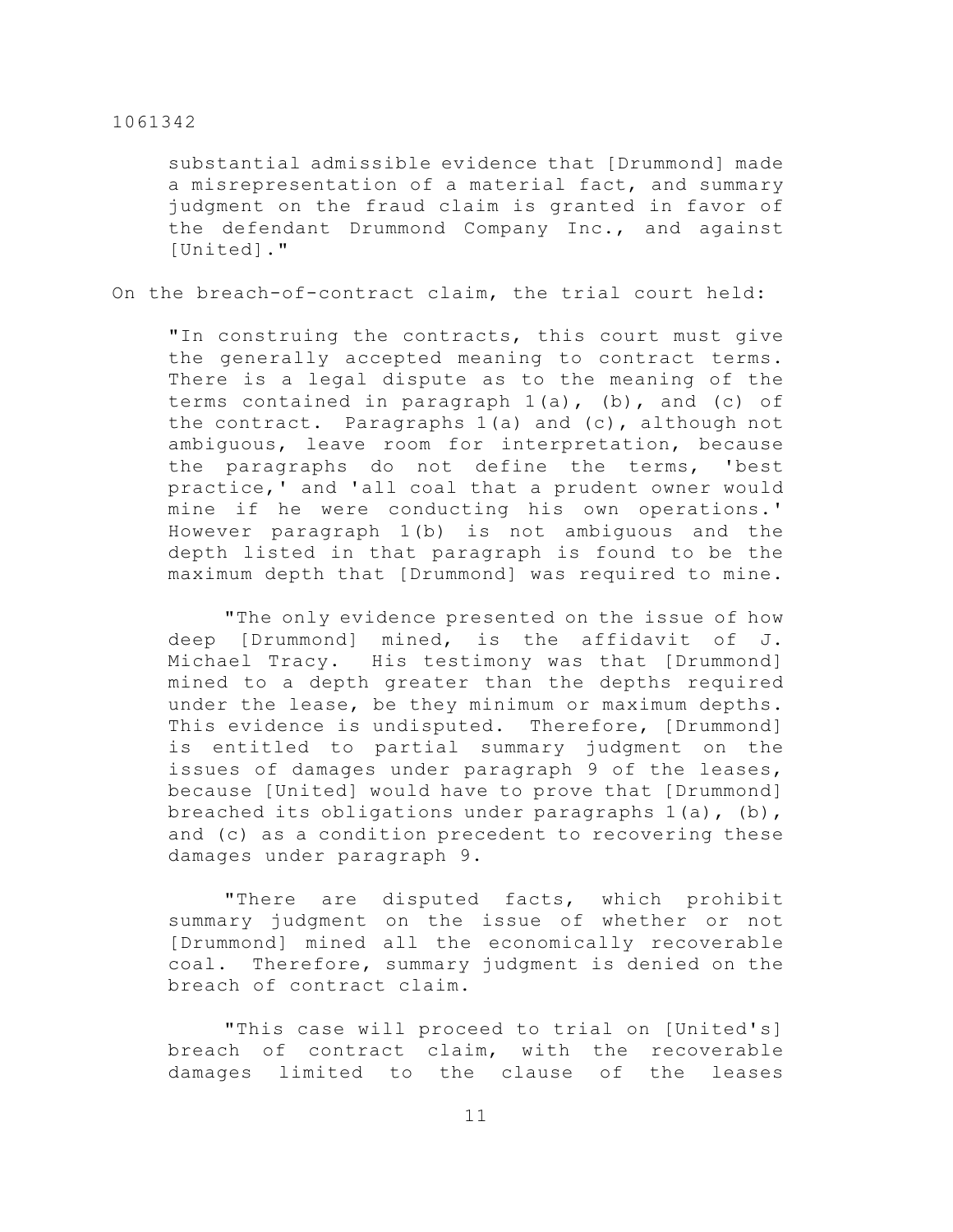providing for minimum royalties, should the jury find that [Drummond] failed to mine all economically recoverable coal."

Two days later on June 1, 2007, United moved for reconsideration of the summary-judgment order. On June 7, 2007, just seven days after it acknowledged, in the summaryjudgment order, the existence of disputed issues of fact on the breach-of-contract claim, the trial court, without explanation, amended its previous order and entered a summary judgment in favor of Drummond as to all United's remaining claims. United then appealed to this Court.

# II. Standard of Review

"The standard by which this Court will review a motion for summary judgment is well established:

"'The principles of law applicable to a motion for summary judgment are well settled. To grant such a motion, the trial court must determine that the evidence does not create a genuine issue of material fact and that the movant is entitled to a judgment as a matter of law. Rule 56(c)(3), Ala. R. Civ. P. When the movant makes a prima facie showing that those two conditions are satisfied, the burden shifts to the nonmovant to present "substantial evidence" creating a genuine issue of material fact. Bass v. SouthTrust Bank of Baldwin County, 538 So. 2d 794, 797-98 (Ala. 1989); § 12-21-12(d)[,] Ala. Code 1975. Evidence is "substantial" if it is of "such weight and quality that fair-minded persons in the exercise of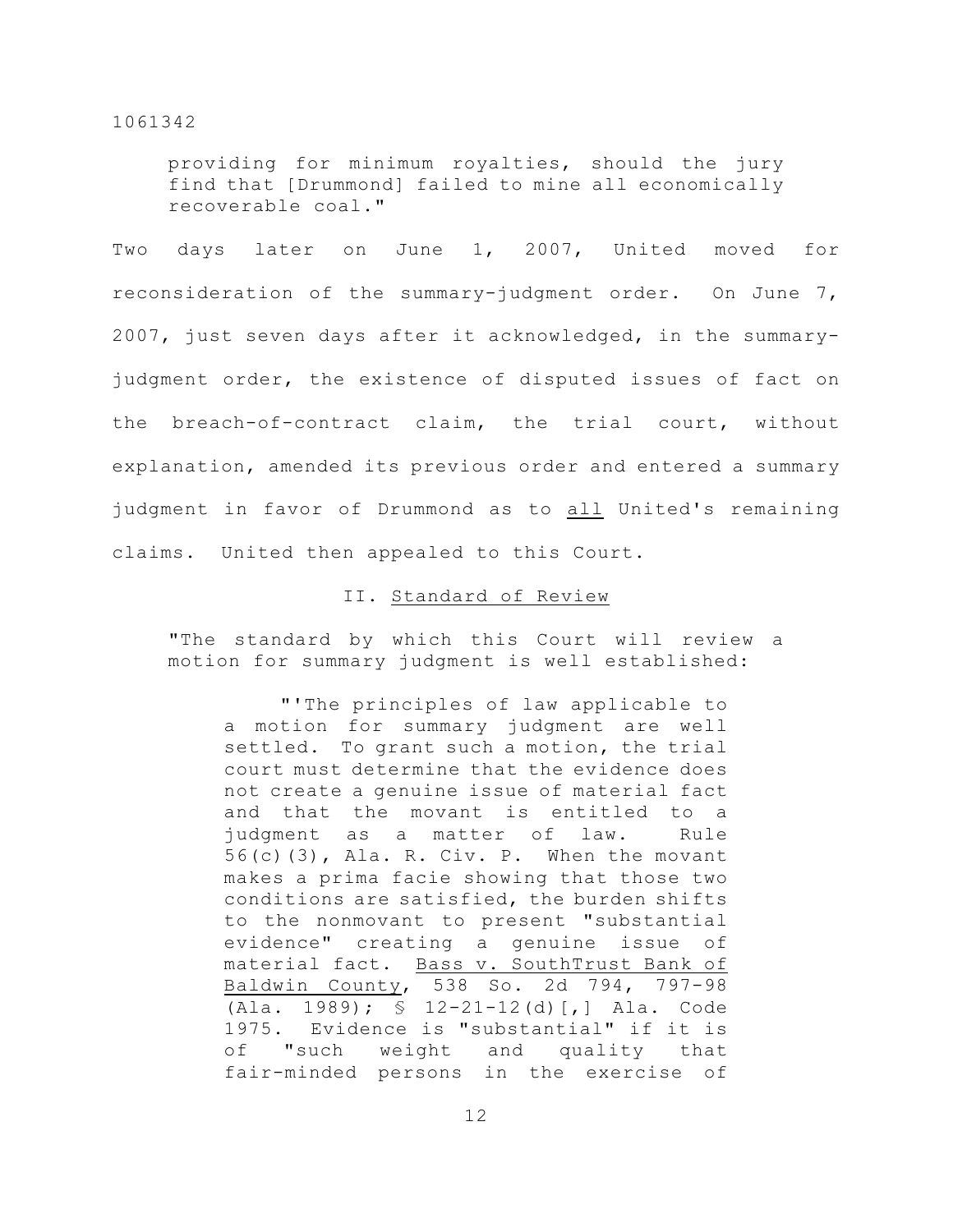impartial judgment can reasonably infer the existence of the fact sought to be proved." West v. Founders Life Assur. Co. of Florida, 547 So. 2d 870, 871 (Ala. 1989).

"'In our review of a summary judgment, we apply the same standard as the trial court. Ex parte Lumpkin, 702 So. 2d 462, 465 (Ala. 1997). Our review is subject to the caveat that we must review the record in a light most favorable to the nonmovant and must resolve all reasonable doubts against the movant. Hanners v. Balfour Guthrie, Inc., 564 So. 2d 412 (Ala. 1990).'"

Payton v. Monsanto Co., 801 So. 2d 829, 832-33 (Ala. 2001) (quoting Ex parte Alfa Mut. Gen. Ins. Co., 742 So. 2d 182, 184 (Ala. 1999)).

# III. Analysis

#### A. Breach-of-Contract Claim

In Drummond I, this Court stated: "We express no opinion on the merits of United's breach-of-contract claim; we simply conclude that the trial court improperly dismissed this claim." 962 So. 2d at 786.

United argues that the trial court erred in again entering a summary judgment in favor of Drummond as to United's claim alleging that Drummond breached the leases. Paragraph 1 of each lease sets out Drummond's obligation to mine and remove all coal that can be economically recovered by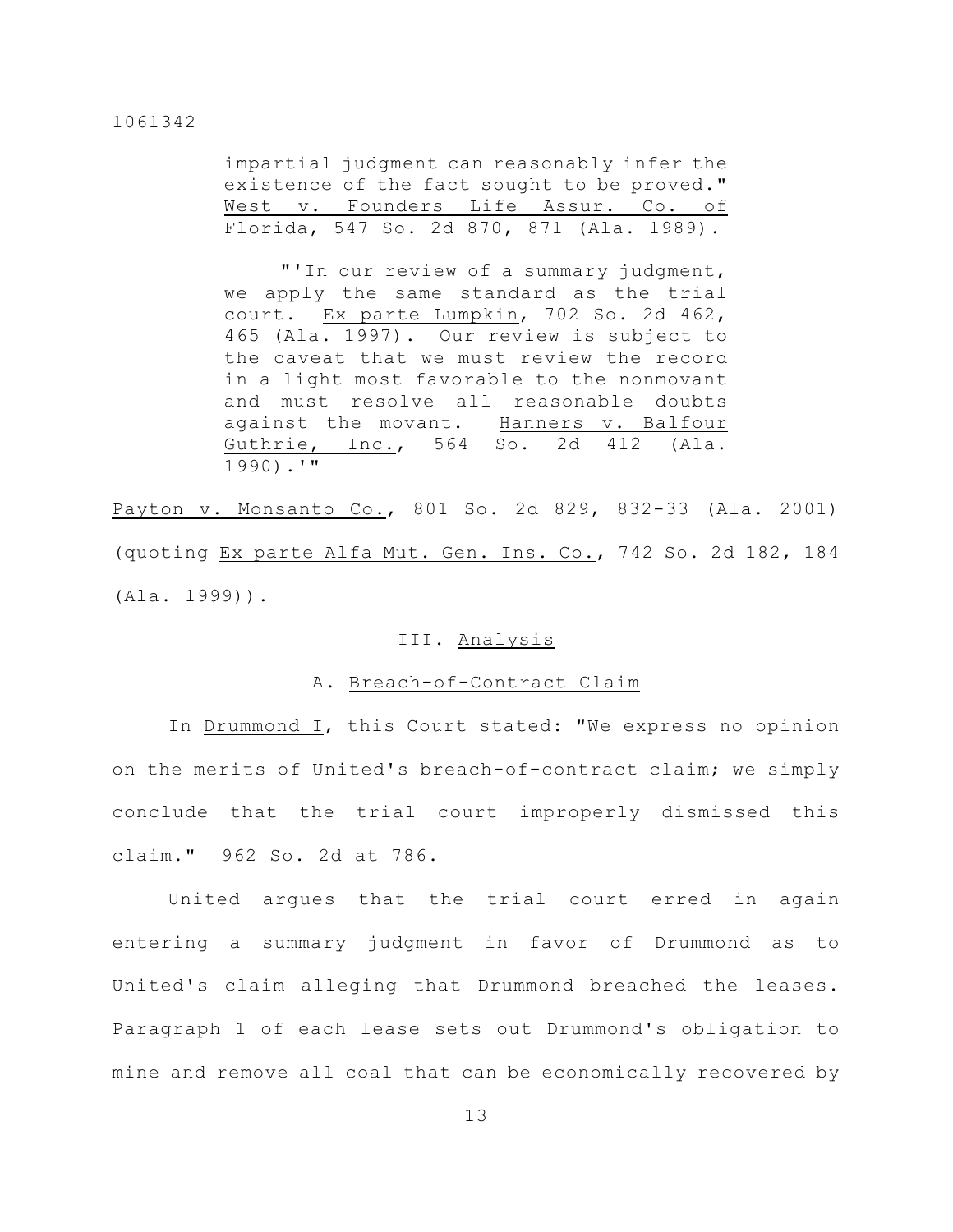generally accepted methods of strip-mining and is expressly subject to three subparagraphs,  $1(a)$ ,  $1(b)$ , and  $1(c)$ . Subparagraph 1(b) of each lease sets out that Drummond must recover all mineable coal where the overburden does not exceed a depth specific to each property. We must determine whether subparagraph 1(b) of each lease establishes the minimum or maximum depth to which Drummond must mine. The trial court, as previously noted, held as follows:

"Paragraphs 1(a) and (c), although not ambiguous, leave room for interpretation, because the paragraphs do not define the terms, 'best practice,' and 'all coal that a prudent owner would mine if he were conducting his own operations.' However paragraph 1(b) is not ambiguous and the depth listed in that paragraph is found to be the maximum depth that [Drummond] was required to mine."

(Emphasis added.) The trial court further found that "[t]he only evidence presented on the issue of how deep [Drummond] mined, is the affidavit of J. Michael Tracy. His testimony was that [Drummond] mined to a depth greater than the depths required under the lease ...." If Drummond has failed to mine and remove the coal it was required to mine and remove under the leases, United contends that Drummond is obligated to pay a royalty to United, notwithstanding that it failed to mine the coal. On the other hand, if subparagraph 1(b) expresses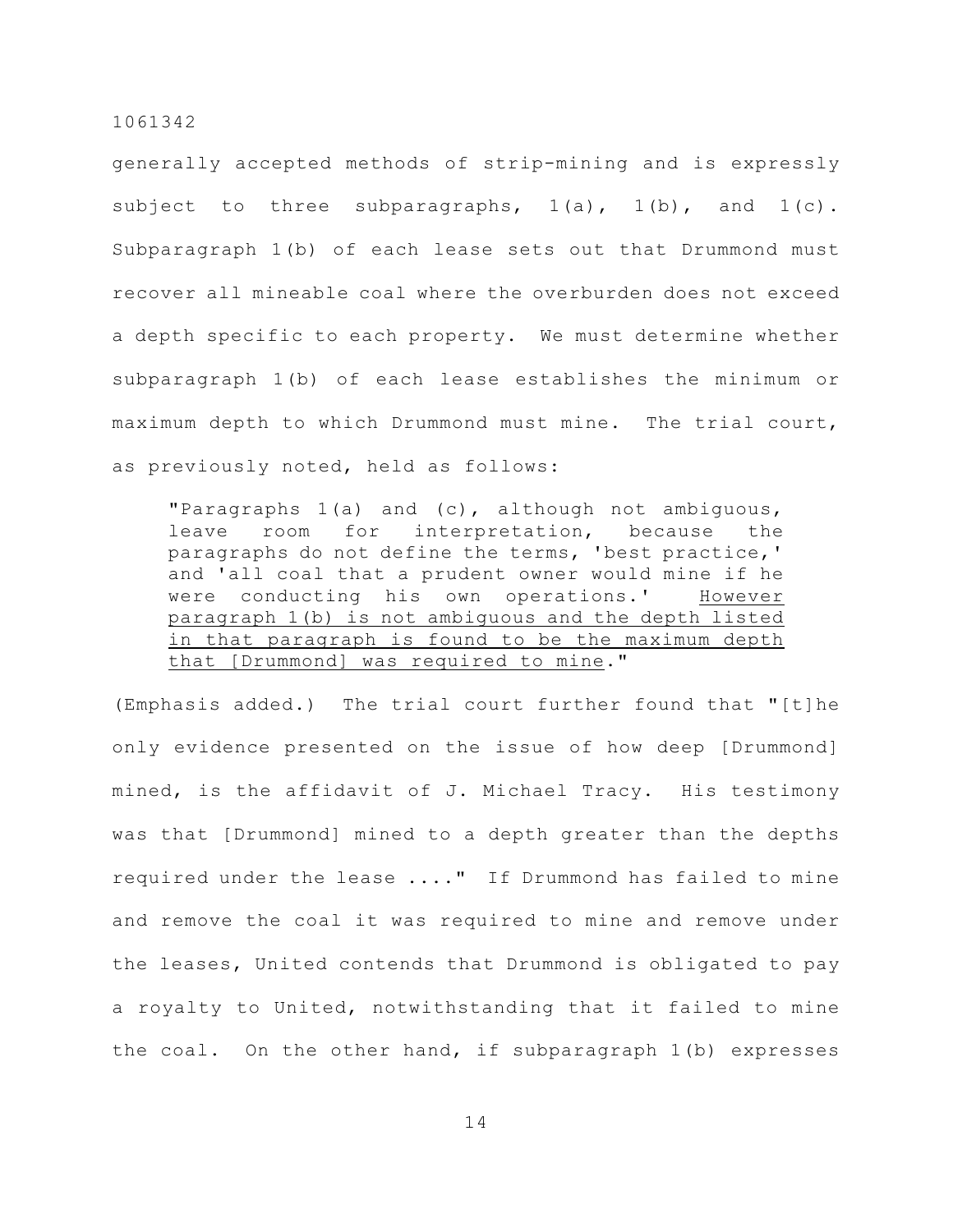a minimum and if the evidence is undisputed that Drummond exceeded that minimum, then Drummond is entitled to a summary judgment.

First, United contends that contrary to the trial court's findings, subparagraph 1(b) of the leases is ambiguous and is more easily read as establishing the minimum amount of coal that Drummond was obligated to mine. United notes that "a contract must be construed as a whole and, whenever possible, effect must be given to all its parts." Land Title Co. of Alabama v. State ex rel. Porter, 292 Ala. 691, 698, 299 So. 2d 289, 295 (1974). Thus, beginning with the main text of the lease, United argues that paragraph 1 broadly requires Drummond to mine and remove all economically recoverable coal and that subparagraphs  $1(a)$ ,  $1(b)$ , and  $1(c)$  then establish conditions, not limitations, on this obligation, which therefore constitute Drummond's minimum mining obligations.

United further asserts that subparagraphs 1(a) and 1(c) unambiguously establish conditions on Drummond's broad mining obligations, with subparagraph 1(a) requiring Drummond to use the best mining practices and to minimize waste and subparagraph 1(c) requiring Drummond to mine as a prudent owner would. United argues that the conditions of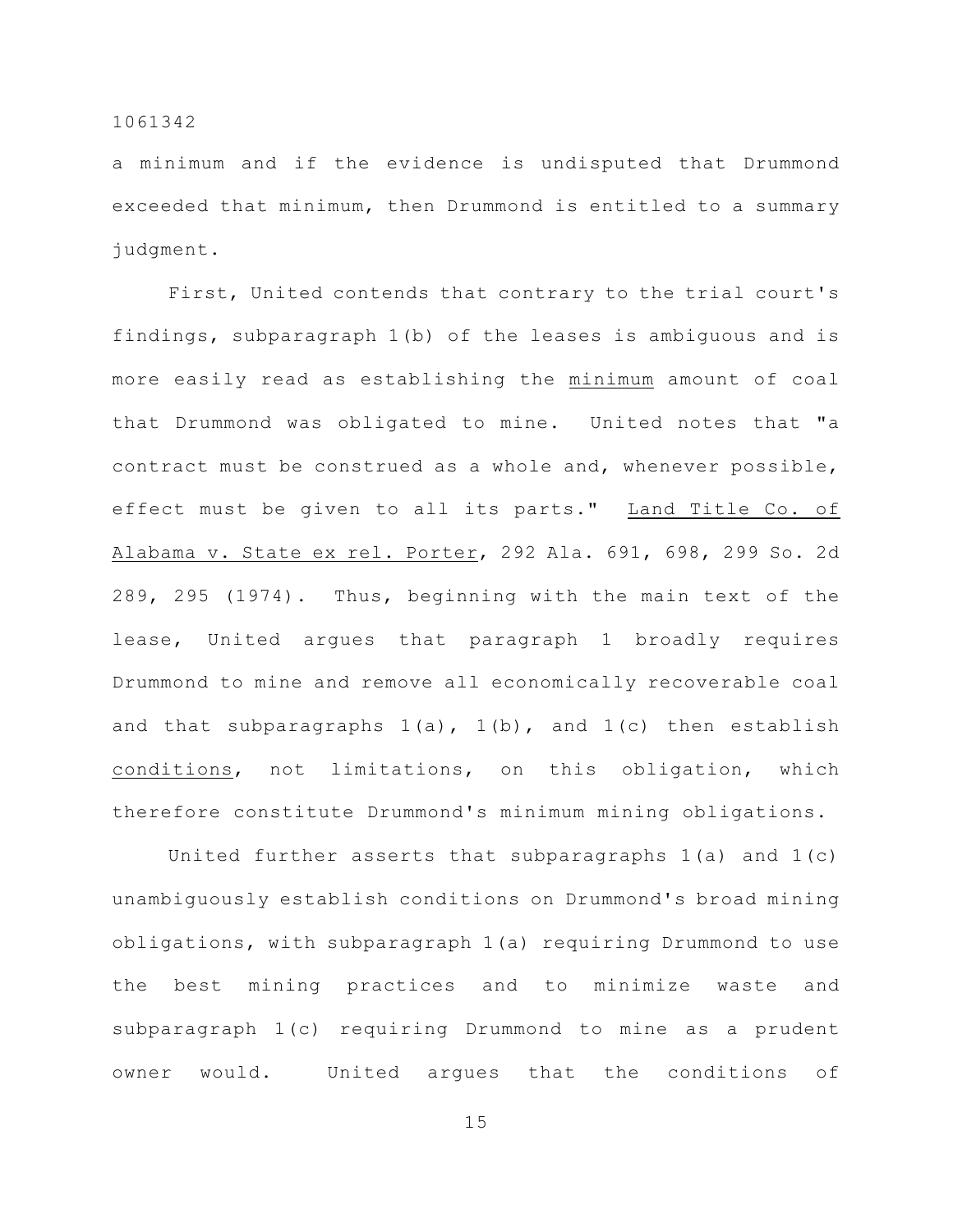subparagraphs 1(a) and 1(c) suggest a corresponding reading of 1(b) that imposes an additional condition, rather than a limitation, on Drummond's obligation. That condition, United says, required Drummond to, at a minimum, recover all mineable coal where the overburden does not exceed the specified depth; the maximum amount of coal Drummond would be required to recover would depend on future market conditions and costs of mining. United also contends that the leases are ambiguous because, it says, they are reasonably susceptible to a reading requiring United to show only that Drummond failed to mine all the economically recoverable coal. And because, United says, it produced evidence indicating that Drummond failed to mine all economically recoverable coal, United is entitled to a trial on the issue of Drummond's alleged breach of the leases.

Drummond agrees with United that paragraph 1 of the leases establishes a broad obligation to mine and to recover economically recoverable coal, but it argues that this obligation was expressly "subject to" limitations set out in subparagraphs  $1(a)$ ,  $1(b)$ , and  $1(c)$ . Drummond notes this Court's recognition in Pardue v. Citizens Bank & Trust Co., 287 Ala. 50, 56, 247 So. 2d 368, 372 (1971), of the construction of the words "subject to" by other courts,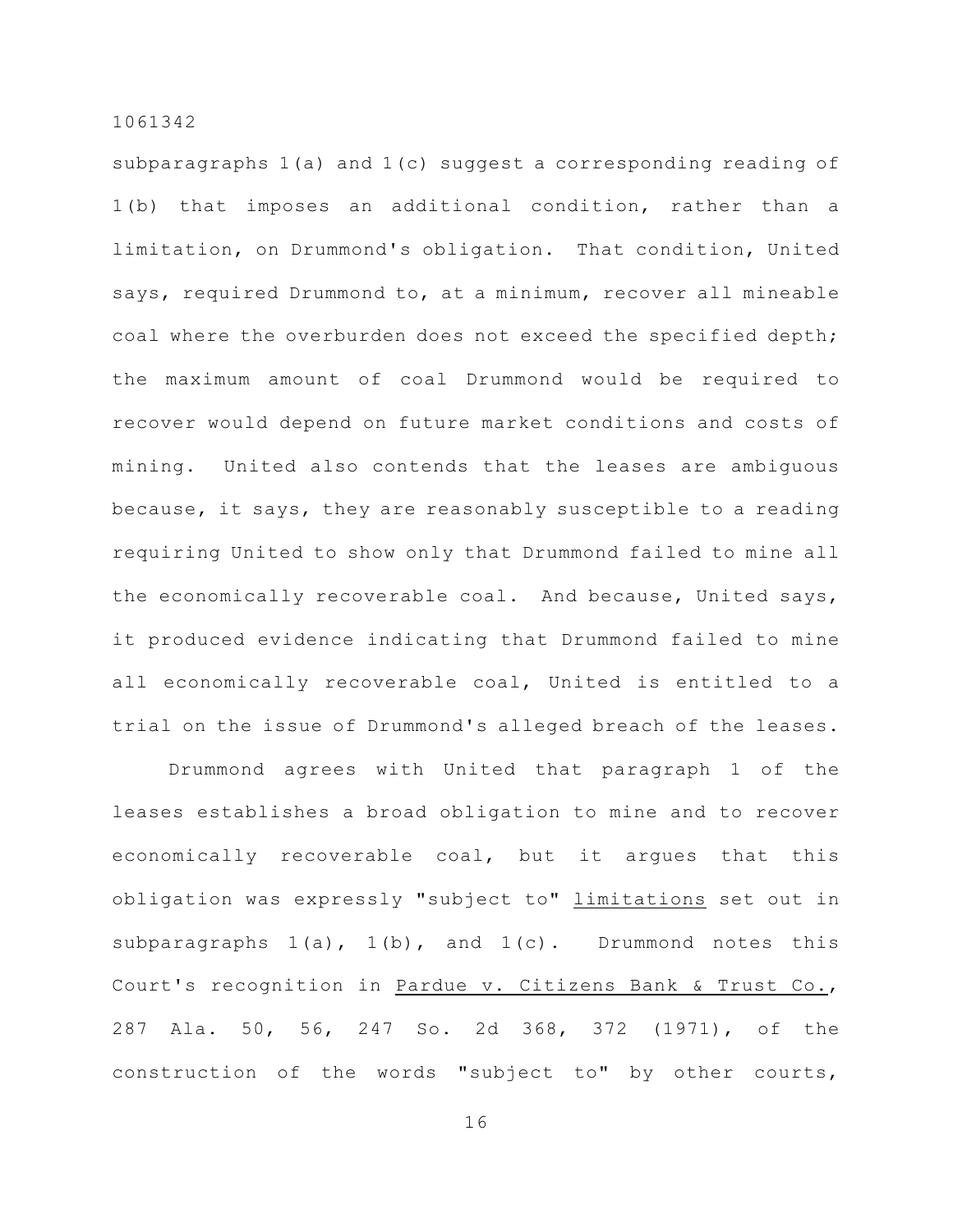including our recognition that "[i]n Texaco, Inc. v. Piggot, D.C., 235 F. Supp. 458 [(S.D. Miss. 1964)], aff'd 358 F.2d 723 (5th Cir. [1966]), it was held that the words 'subject to' as used in a deed mean 'subservient to' or 'limited by' and are 'words of qualification showing the grantor's intent not to grant an absolute title.'" Thus, Drummond contends that the broad obligation in paragraph 1 was "limited" or "qualified" by the provisions in subparagraph 1(b) requiring Drummond to mine to specified depths.

Drummond therefore argues that the trial court's judgment should be affirmed because, it says, the evidence is undisputed that Drummond complied with its obligations under the plain language of the leases. Drummond notes that it is axiomatic that "[c]ontract interpretation is guided by the intent of the parties, which, absent ambiguity, is evidenced by the plain language of the contract." Woodmen of World Life Ins. Soc'y v. Harris, 740 So. 2d 362, 368 (Ala. 1999). Drummond asserts that it has presented undisputed evidence indicating that it mined all economically recoverable coal up to and exceeding the depths of the overburden specified in subparagraph 1(b) of each lease and that in doing so mined as if Drummond were a prudent owner mining its own property.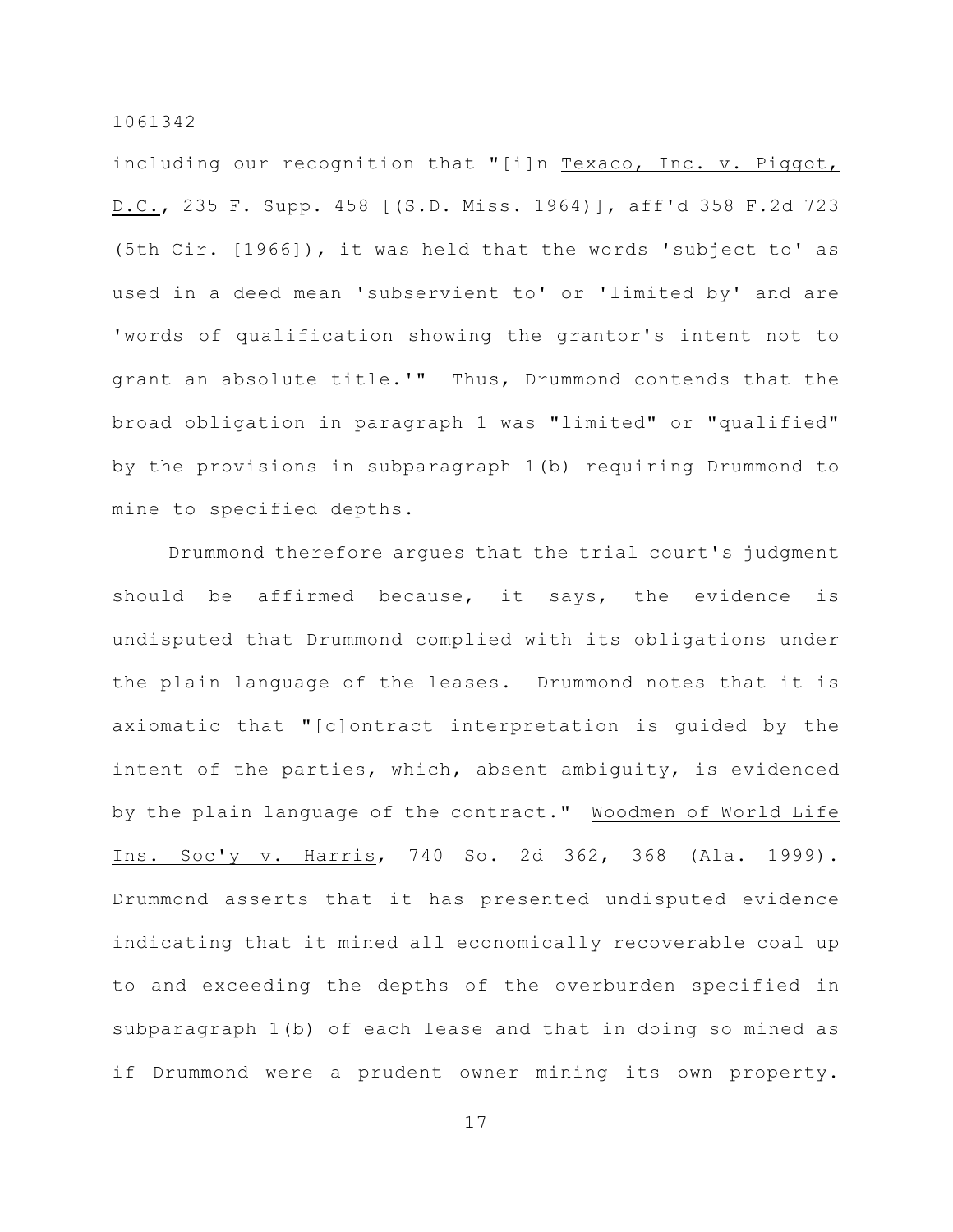Drummond further asserts that because, it says, United has presented no evidence indicating that Drummond did not comply with the leases, United has created a strained interpretation of the standard lease in order to argue that the leases are ambiguous.

It is undisputed that Drummond mined to the depths specified in subparagraph 1(b) of the three leases. United, in its brief to this Court, and consistent with its view that subparagraph 1(b) expresses only a minimum, states that "the evidence showed that Drummond had mined to the depth listed in Subparagraph 1(b)" and "Drummond mined and removed coal in amounts far exceeding those stipulated in Subparagraph 1(b)." United's brief at pp. 8 and 19, respectively.

We agree with the trial court that subparagraph 1(b) of each lease unambiguously specifies the maximum depth to which Drummond was required to mine overburden under the terms of the lease. Paragraph 1 of each of the three leases states that Drummond "agrees to mine and remove all coal in said seams in, on and under said lands which can be economically recovered by generally accepted methods of strip mining subject to the following conditions ...." (Emphasis added.) Thus, the generality of the foregoing statement is limited by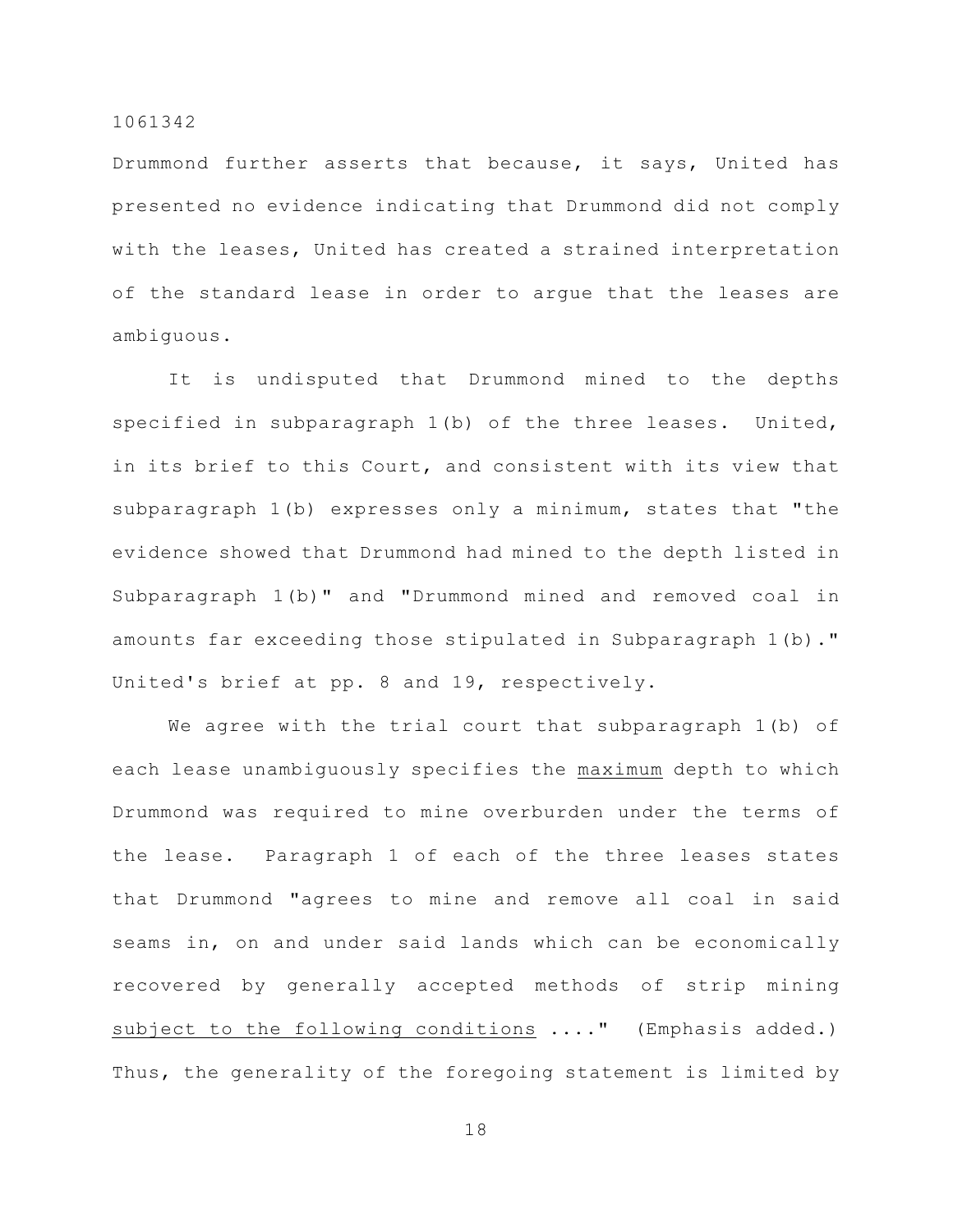the conditions of the subparagraphs, and subparagraph 1(b) is a condition on the obligation to mine economically recoverable coal.

Likewise, subparagraph 1(b) in each of the three leases begins with the phrase, "Lessee shall undertake to recover all mineable coal ...." then identifies a specific site and depth of overburden, and adds the proviso, "provided that Lessee shall not be obligated to mine in areas where by reason of terrain or inherent nature or conditions of the strata the removal of the coal is not practicable." The expansive introductory language of subparagraph 1(b) in each of the leases ("all mineable coal") is narrowed by the subsequent description of the specific depth of overburden to be mined. The reference to "areas" in the proviso must be reasonably read as the geographical area described within the subparagraph. Also, subparagraphs 1(a) and 1(c), dealing with the Drummond's obligation to use the "best practice" and to deal with the property as would a prudent owner mining coal for his own account, respectively, are conditions that harmonize rather than conflict with the limit established in subparagraph 1(b) of each lease.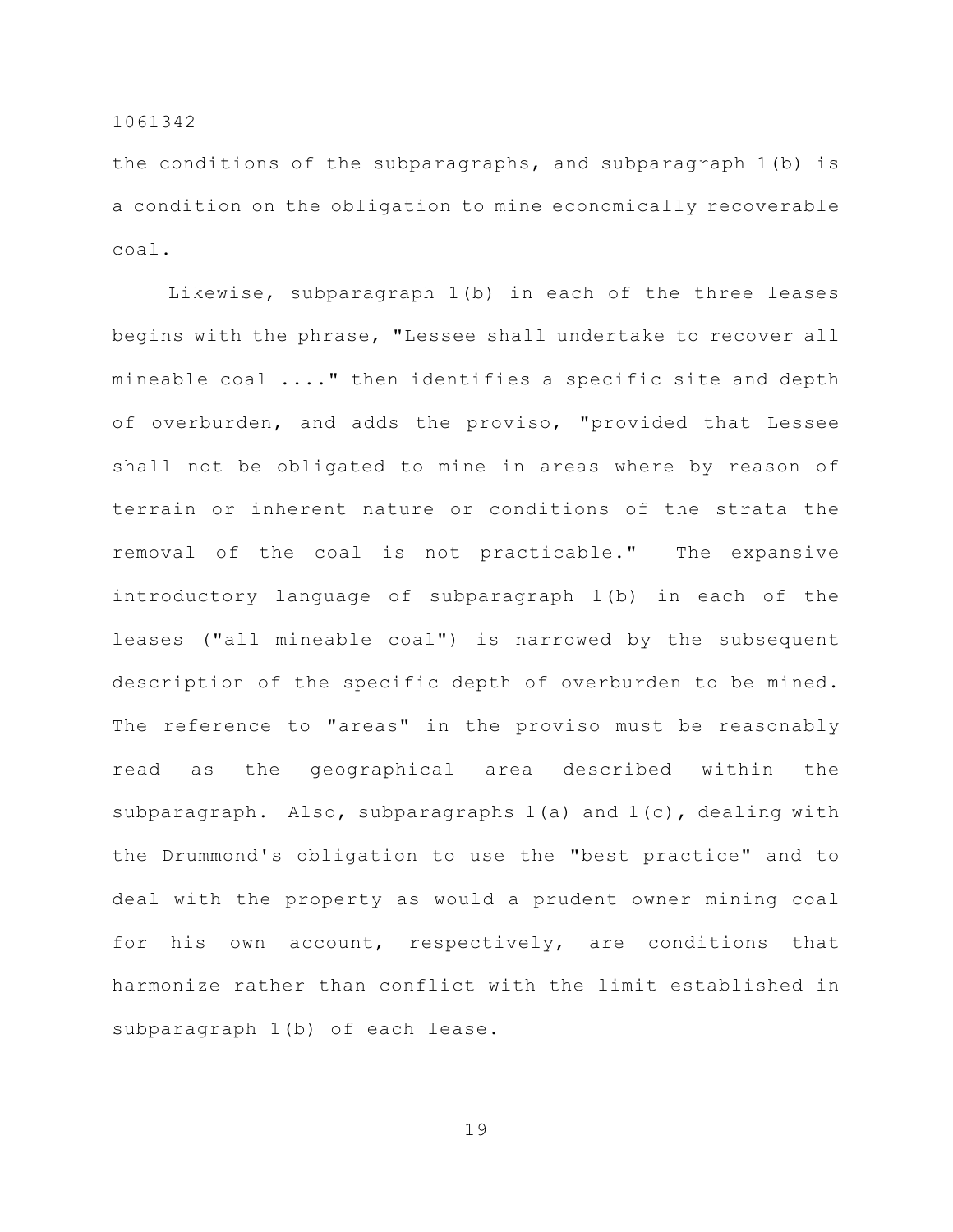United's contention that accepting Drummond's interpretation -- that subparagraph 1(b) establishes a maximum -- means that Drummond violated the lease by mining to depths in excess of the depths set in subparagraph 1(b) overlooks the unusual culture of laxity in the relationships between these parties as they over the years acquiesced in conduct inconsistent with the express terms of the leases. As this Court addressed in detail in Drummond I, these leases were entered into in the late 1960s and early 1970s, yet the parties continued to operate under them long after the stated expiration date of the initial terms of each lease. Drummond simply continued mining over the years.

United had the right pursuant to paragraph 12 of the leases to enter upon the mines and lands "for the purpose of ascertaining the amount of coal taken from said lands, and the manner in which the mining operations of the Lessee are being conducted thereon" and, on request, to obtain "a survey and a map showing, in plat, the extent and progress of all stripping operations and the thickness of coal at reasonable intervals." United and its predecessors in fact audited Drummond's books and records. Nevertheless, United repeatedly accepted royalty payments from Drummond over the years without question as to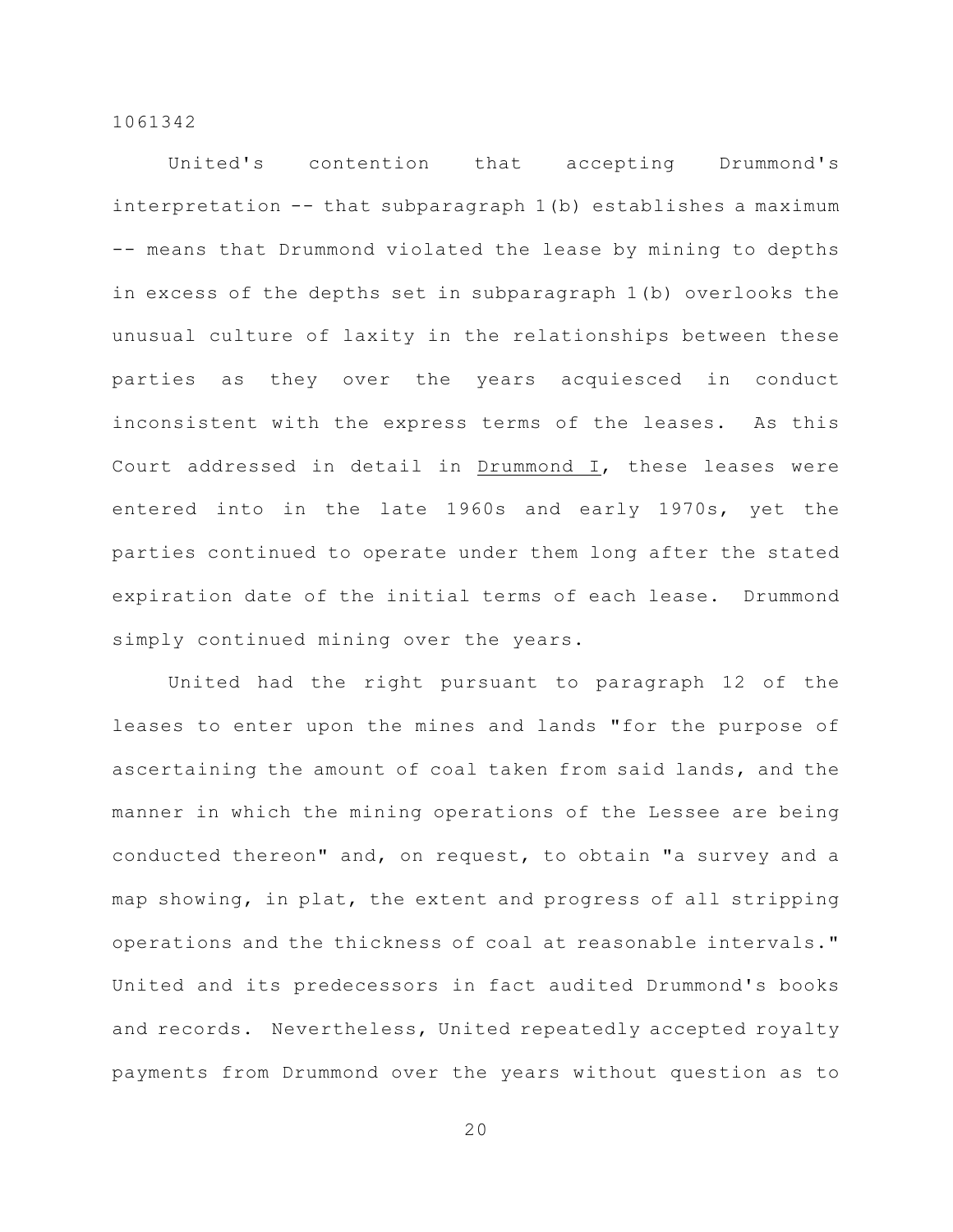the extent to which the location of the coal that made the basis of the royalty payment exceeded the area described in subparagraph 1(b). That such construction of subparagraph 1(b) places Drummond in default of the terms of the lease by mining too much coal does not, under the circumstances here presented, justify disregard of the clear import of subparagraph  $1(b)$ . Accordingly, we conclude that subparagraph 1(b) in each of the three leases stipulates the maximum depth to which Drummond must mine economically recoverable coal. Because there is undisputed evidence that Drummond mined to the depths specified in each of the three leases, the trial court properly entered a summary judgment in favor of Drummond on United's breach-of-contract counterclaim.<sup>2</sup>

# B. Fraud Claim

United argues that the trial court erred in two respects by again entering summary judgment in favor of Drummond on United's fraud counterclaim. First, United asserts that the trial court violated the law-of-the-case doctrine by reentering a summary judgment on that counterclaim. Second, United asserts that the record contains substantial evidence

 $20$ ur disposition of the breach-of-contract counterclaim renders moot the controversy over the proper interpretation of paragraph 9 of the leases.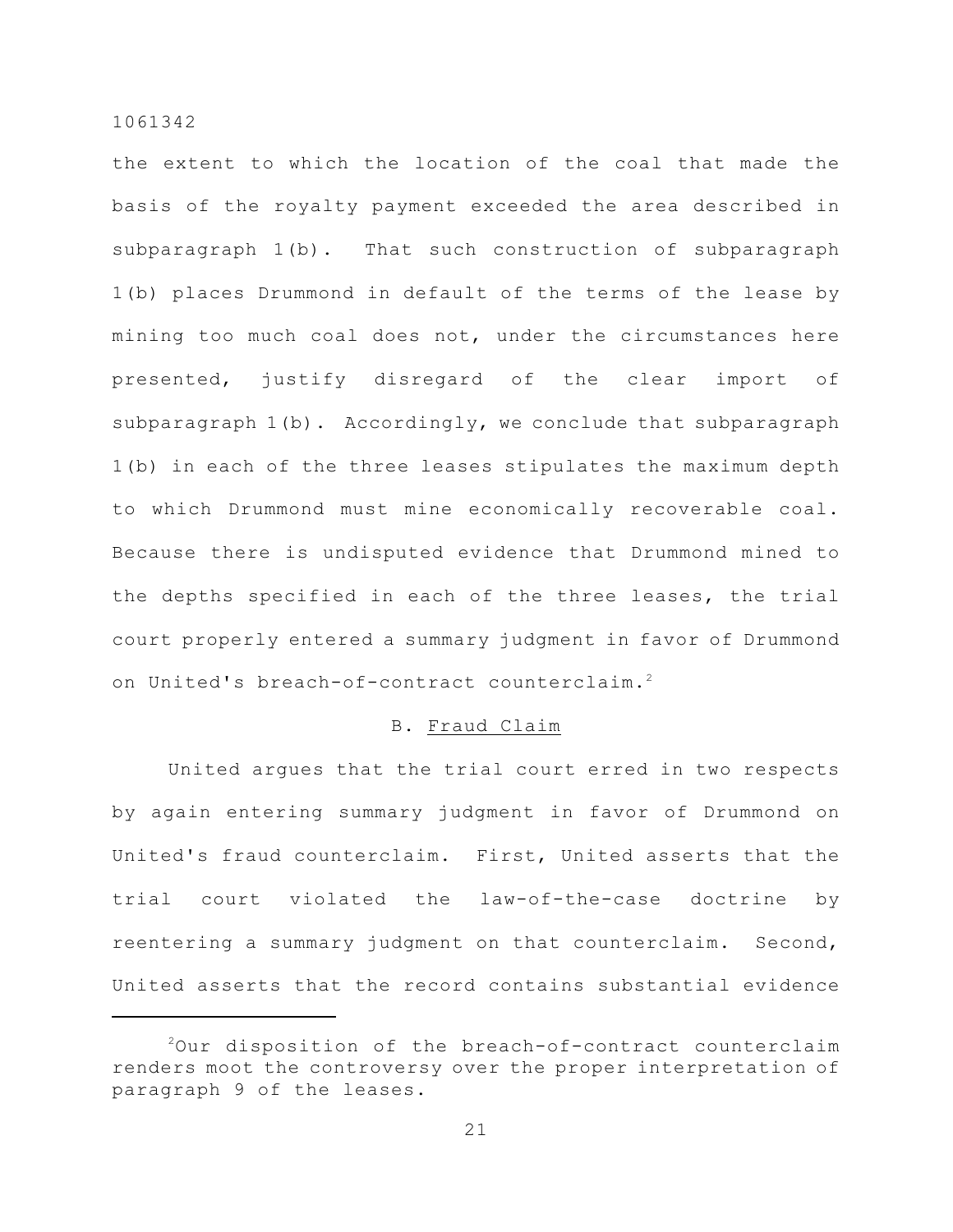indicating that Drummond's statement regarding the "inventory" of coal at the property covered by the Flat Top lease was fraudulent.

United argues that this Court's decision in Drummond I established that United is entitled to a jury trial on its fraud counterclaim and that the trial court violated the lawof-the-case doctrine by entering a summary judgment on United's fraud counterclaim instead of allowing that counterclaim to be heard by a jury. See Gray v. Reynolds, 553 So. 2d 79, 81 (Ala. 1989) ("Gray II") ("on remand the issues decided by an appellate court become the 'law of the case,' and ... the trial court must comply with the appellate court's mandate"). United specifically looks to this Court's statements, in Drummond I, that "United established evidence tending to show that Drummond represented that it had mined all the strippable coal from the Flat Top property" and "that Drummond's representation was false." 962 So. 2d at 788. Accordingly, United contends that the trial court's entry of a summary judgment on remand based on its finding that United failed to present substantial evidence indicating that Drummond misrepresented a material fact contradicts this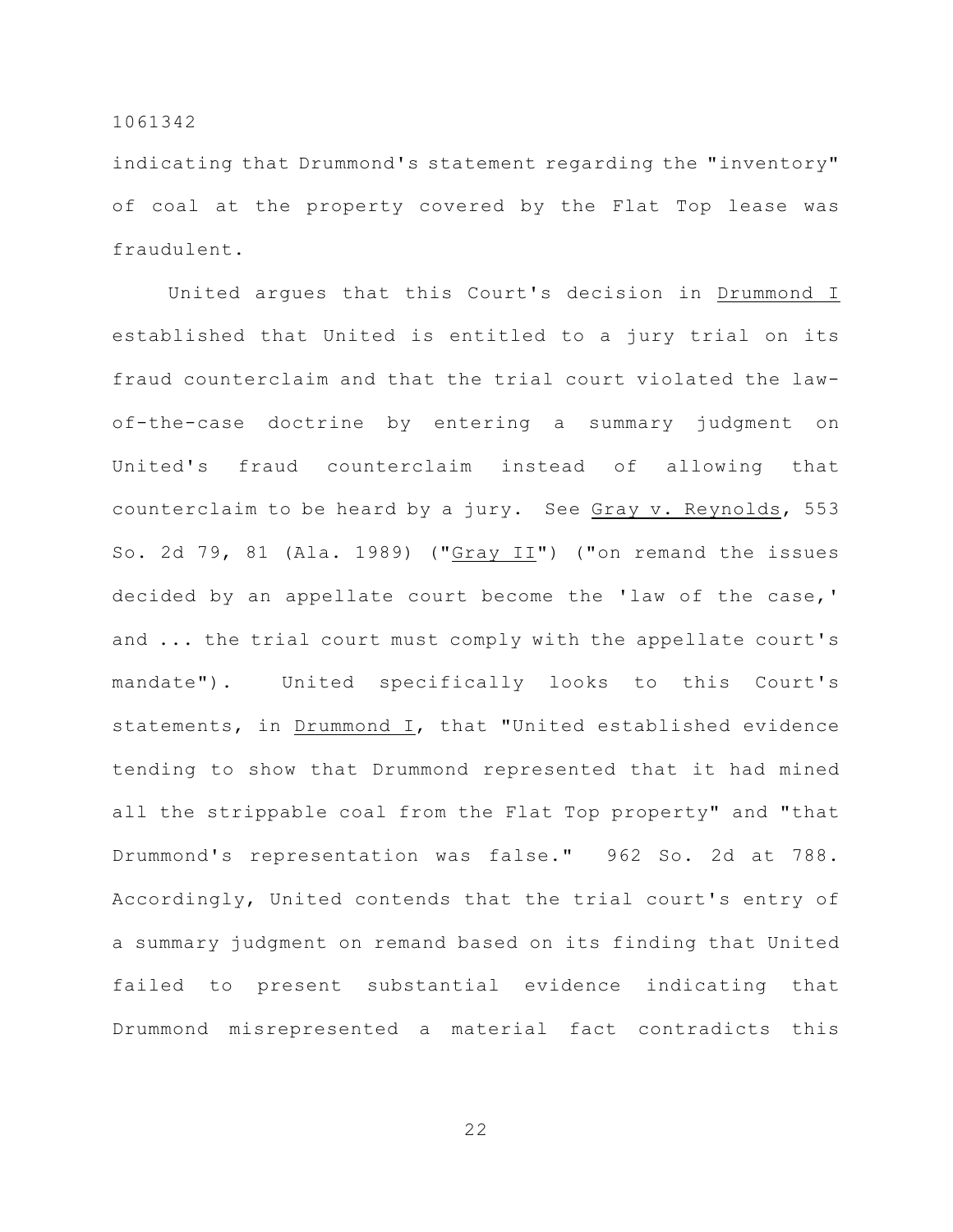Court's holding in Drummond I and therefore violates the lawof-the-case doctrine.

Drummond responds by arguing that the law-of-the-case doctrine is inapplicable here. Drummond states first that it has difficulty imagining anything more undermining to the judicial system than allowing nonmeritorious claims to proceed to a trial before a jury. Arguing that United's reliance on the law-of-the-case doctrine is misplaced, Drummond notes this Court's statement in Gray II, 553 So. 2d at 81, that "[w]hile we are bound to carry out the holding as to the precise question before the Court on the first appeal, we are not necessarily bound to carry out literally the dicta pertaining to questions that were not then presented." (Emphasis added.) Drummond essentially contends that this Court's holding, in Drummond I, that evidence existed tending to show that Drummond had misrepresented a material fact to United was merely dicta. See Gray II, 553 So. 2d at 81.

In Gray v. Reynolds, 514 So. 2d 973, 975-76 (Ala. 1987) ("Gray I"), a breach-of-contract action, the trial court held that an enforceable contract did not exist between the parties. In Gray I, this Court held that an enforceable contract did exist between the parties and noted that the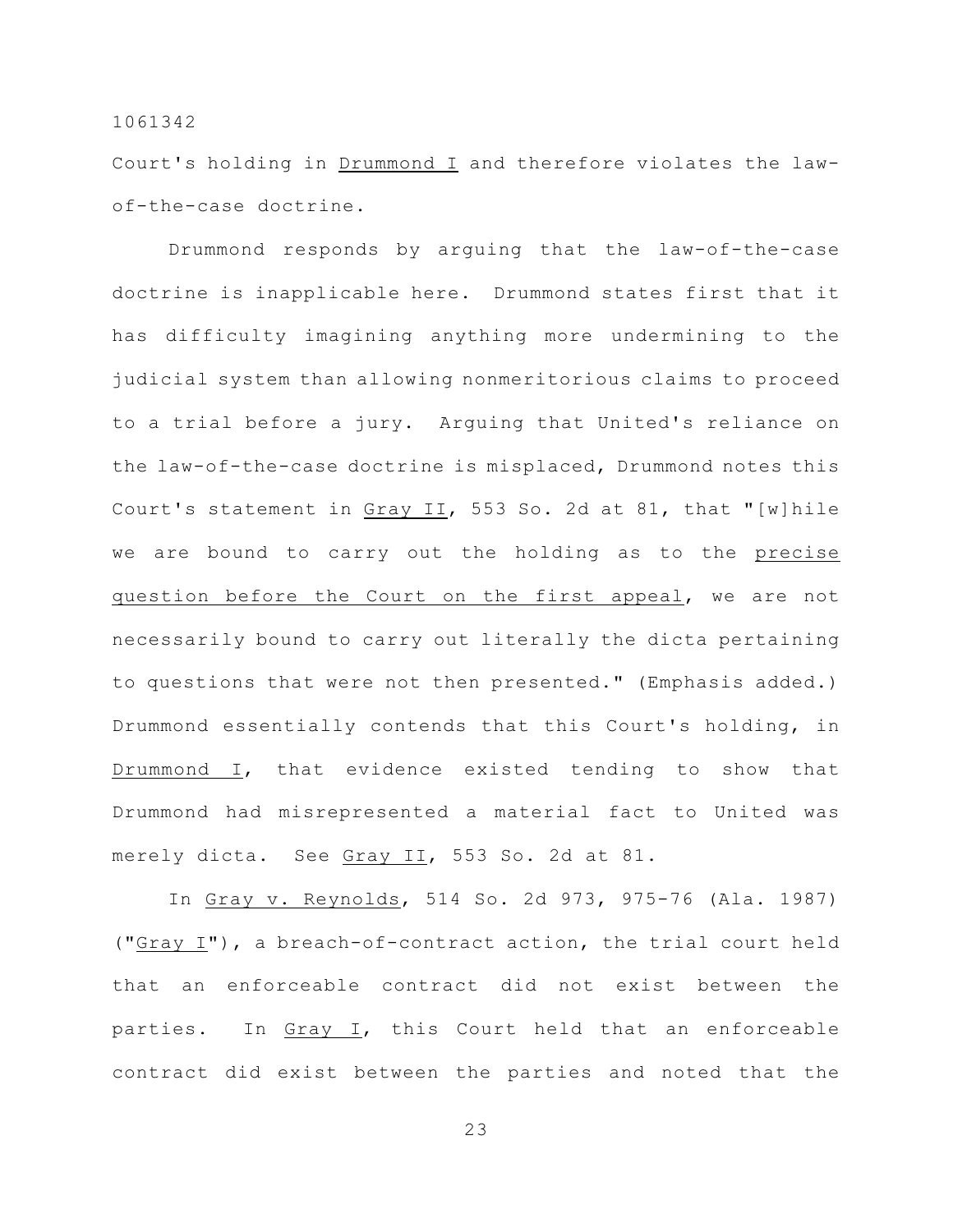defendant had breached the contract. 514 So. 2d at 975-76. As set forth in Gray II, on remand the trial court held that the defendant was not liable for breach of contract "because [the plaintiff] had failed to act in good faith and to make efforts to mitigate his damages," and the plaintiff again appealed. 553 So. 2d at 81. This Court held that the second appeal was not barred by the law-of-the-case doctrine because, on the first appeal, the holding of this Court did not go to the ultimate issue -- liability for breach of the contract. Gray II, 553 So. 2d at 81.

Drummond contends that this Court did not reach the merits of United's fraud counterclaim in Drummond I, because, it says, the trial court in proceedings that led to the first appeal held only that the fraud counterclaim was insufficiently pleaded and did not render a decision on the merits of that claim. Drummond notes that this Court has held that an "appellate court can consider an argument against the validity of a summary judgment only to the extent that the record on appeal contains material from the trial court records presenting that argument to the trial court before or at the time of submission of the motion for summary judgment." Ex parte Ryals, 773 So. 2d 1011, 1013 (Ala. 2000). Therefore,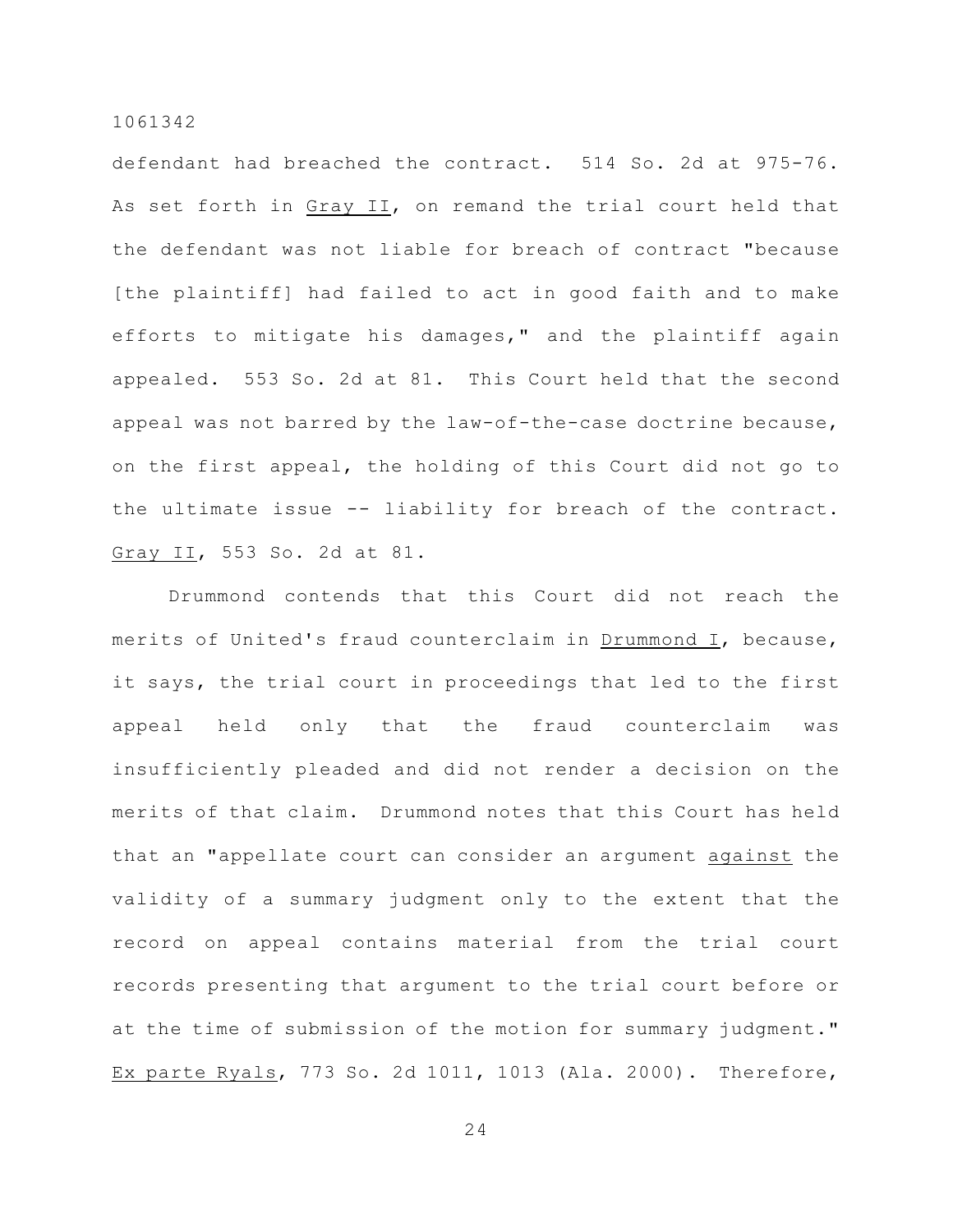Drummond asserts that this Court's holding in Drummond I on the issue whether the fraud counterclaim was sufficiently pleaded is the only holding that constitutes law of the case.

In response to Drummond's argument that United's reliance on the law-of-the-case doctrine is misplaced, United asserts that this Court's conclusions on the sufficiency of the evidence supporting the fraud counterclaim are an operative portion of the opinion in Drummond I and are not merely dicta. United argues that this Court's statements in Drummond I as to the merits of the fraud counterclaim were necessary to this Court's decision because if the record had lacked evidence tending to show fraud, this Court could have affirmed the trial court's judgment on that ground. Last, United asserts that the record of the first appeal showed and Drummond's application for rehearing argued that the evidence is undisputed that the term "inventory" as used in the coalmining industry refers to stockpiles of coal that have already been mined.

# In Drummond I this Court stated:

"The elements of a fraud claim are (1) a false representation, (2) of a material existing fact, (3) reasonably relied on by the claimant (4) who suffered damage as a proximate consequence of the misrepresentation. Waddell & Reed, Inc. v. United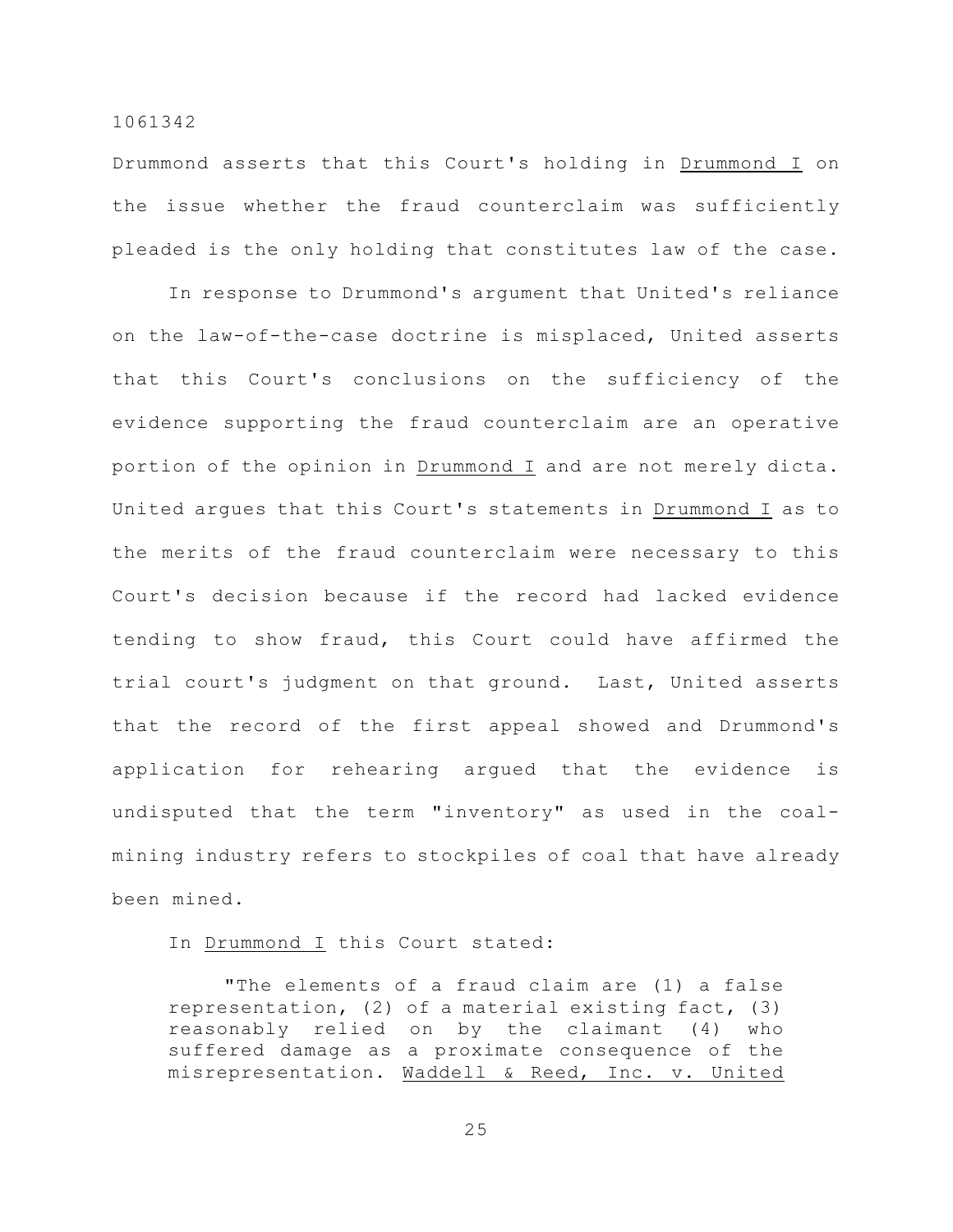Investors Life Ins. Co., 875 So. 2d 1143 (Ala. 2003). United established evidence tending to show that Drummond represented that it had mined all the strippable coal from the Flat Top property; that Drummond's representation was false; that United relied on that representation; and that United sustained damages as a result of its reliance. The record contains evidence to indicate both that Drummond did, and did not, mine all the strippable coal from the Flat Top property. Thus, a factual dispute as to this issue has been presented. Accordingly, as to the Flat Top property, the trial court improperly entered a judgment in favor of Drummond."

962 So. 2d at 788. This conclusion must be read in context with what this Court held as to the breach-of-contract counterclaim in Drummond  $I$ . As we previously noted, this Court held:

"Therefore, United should have been allowed to proceed with its claims that Drummond breached the terms of those leases, including, among others, that Drummond failed to pay minimum royalties (if required under the terms of the expired leases); that Drummond failed to continuously mine (if required under the terms of the expired leases); and that Drummond failed to provide documentation of its mining plans (if required under the terms of the expired leases)."

962 So. 2d at 786 (emphasis added). Continuing, we stated: "We express no opinion on the merits of United's breach-of-contract claim; we simply conclude that the trial court improperly dismissed this claim." 962 So. 2d at 786.

Our previous findings in Drummond I as to the fraud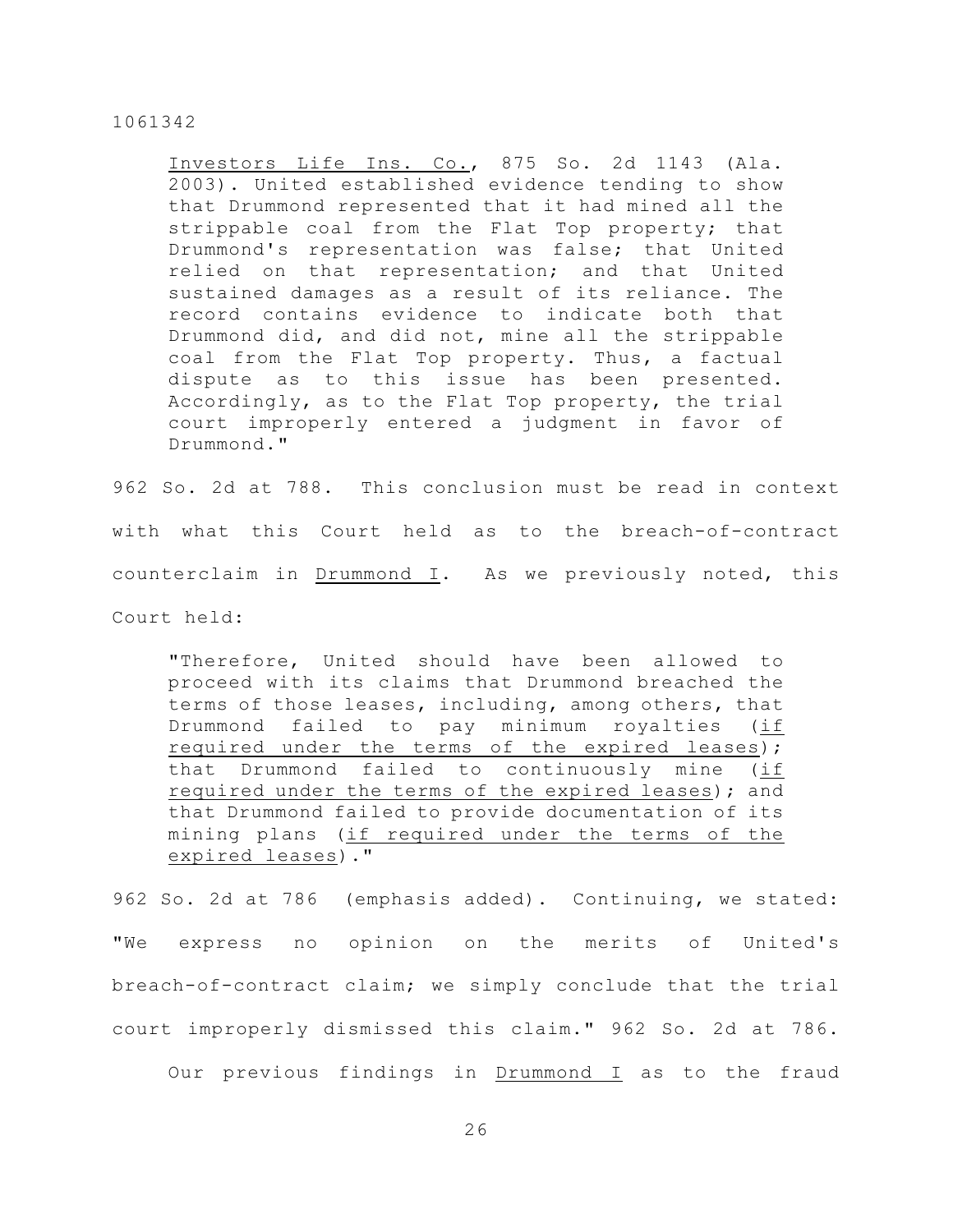counterclaim therefore of necessity depended on the existence of contractual rights that made any alleged misrepresentation material. As we noted in Drummond I, "[t]he elements of a fraud claim are (1) a false representation, (2) of a material existing fact ...." 962 So. 2d at 788. Because we have concluded that Drummond is entitled to a summary judgment on the breach-of-contract claim, any misrepresentation as to the absence of "strippable coal" from the property covered by the Flat Top lease at sites of necessity beyond the area described in subparagraph  $1(b)$  is drained of its materiality.<sup>3</sup> The lawof-the-case doctrine does not apply in a setting where, as here, the holding is necessarily contingent on resolution of other issues in the case. $4$  The trial court properly entered

 $3$ The absence of materiality makes it unnecessary to address United's assertion that the record contains substantial evidence indicating that Drummond's statement regarding the "inventory" at the property covered by the Flat Top lease was fraudulent.

 $4$ Because we do not deem it necessary to revisit our earlier holding on the premise that it was wrongly decided, we need not deal with the effect of § 12-2-13, Ala. Code 1975 ("The Supreme Court, in deciding each case when there is a conflict between its existing opinion and any former ruling in the case, must be governed by what, in its opinion, at that time is law, without any regard to such former ruling on the law by it; but the right of third persons, acquired on the faith of the former ruling, shall not be defeated or interfered with by or on account of any subsequent ruling.").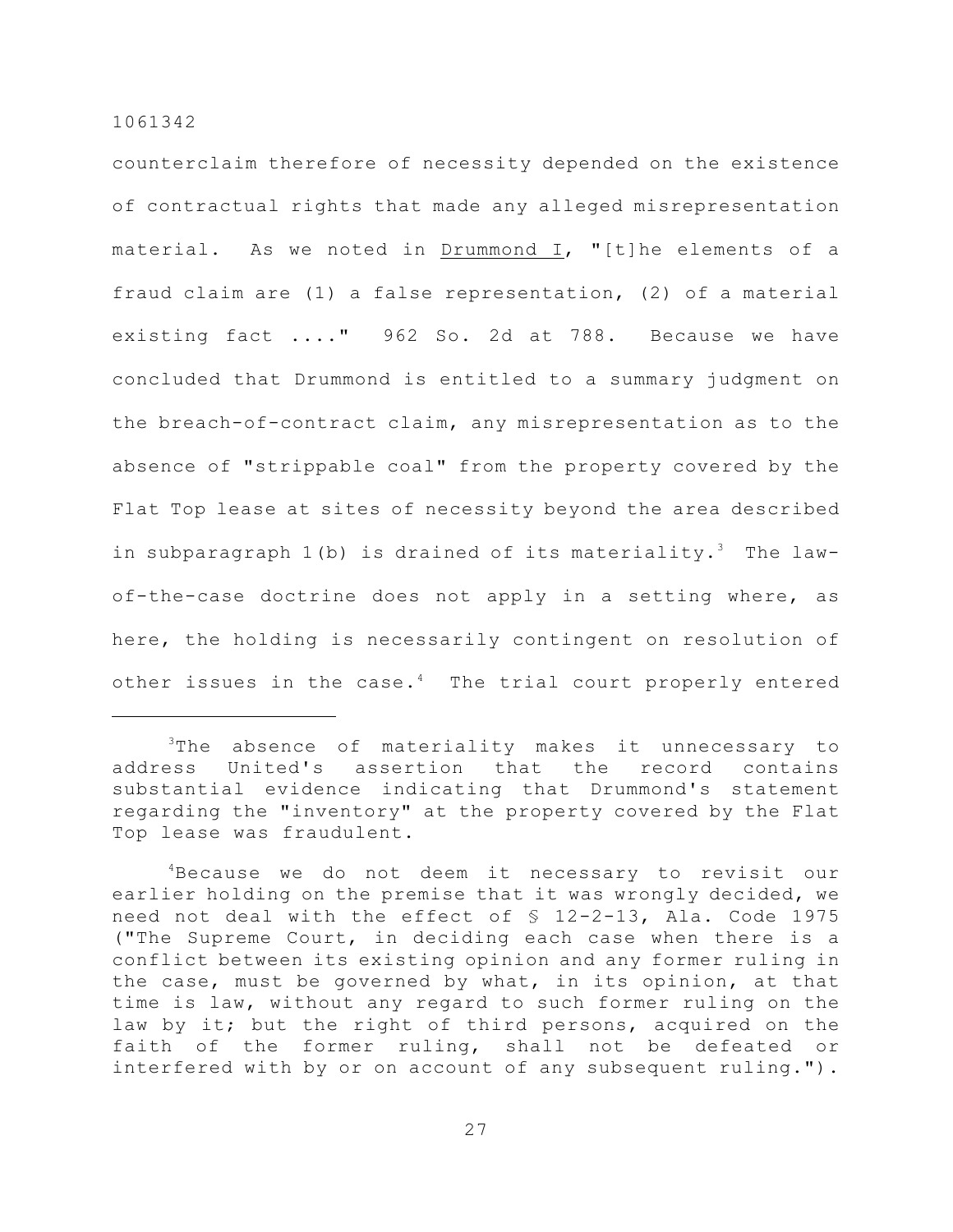a summary judgment in favor of Drummond on United's fraud counterclaim.

# IV. Conclusion

We affirm the trial court's summary judgment in favor of Drummond on United's breach-of-contract and fraud counterclaims.

# AFFIRMED.

Cobb, C.J., and See, Woodall, Stuart, Smith, Bolin, and Parker, JJ., concur.

Murdock, J., concurs in part and concurs in the result.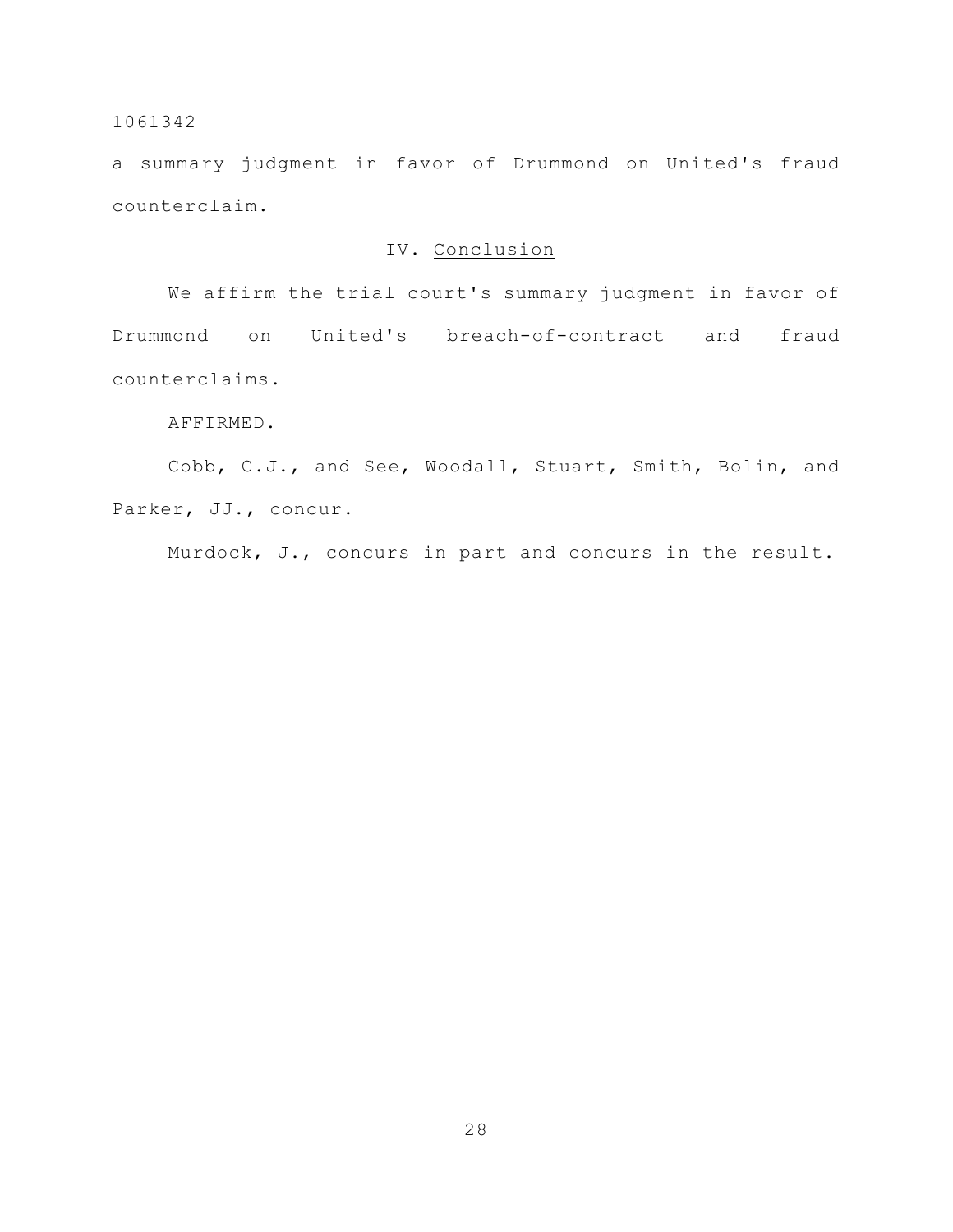MURDOCK, Justice (concurring in part and concurring in the result).

Both parties refer to the issue before us as whether paragraph 1(b) of the leases describes a "minimum" or a "maximum" mining requirement. To couch the issue in this manner (and particularly to discuss paragraph 1(b) in terms of the depth to which Drummond must mine) is confusing, at least to this judge. I believe this confusion results from the parties' failure to recognize, or at least to clearly articulate, that, properly read, paragraph 1(b) describes both the minimum and the maximum area where Drummond was required to mine. That is, insofar as what was required of Drummond under the leases, paragraph 1(b) defines the area – specifically, the area on a horizontal plane –- beneath which Drummond was required to mine all coal (subject of course to the qualification of economic recoverability and the other qualifications stated in paragraph 1).

It is true that paragraph 1(b) of each lease does contain a numerical, vertical measurement. As the main opinion points out, however, it is a vertical measurement of overburden, not coal. The effect of using this measurement is to guide the parties horizontally to the areas where Drummond was required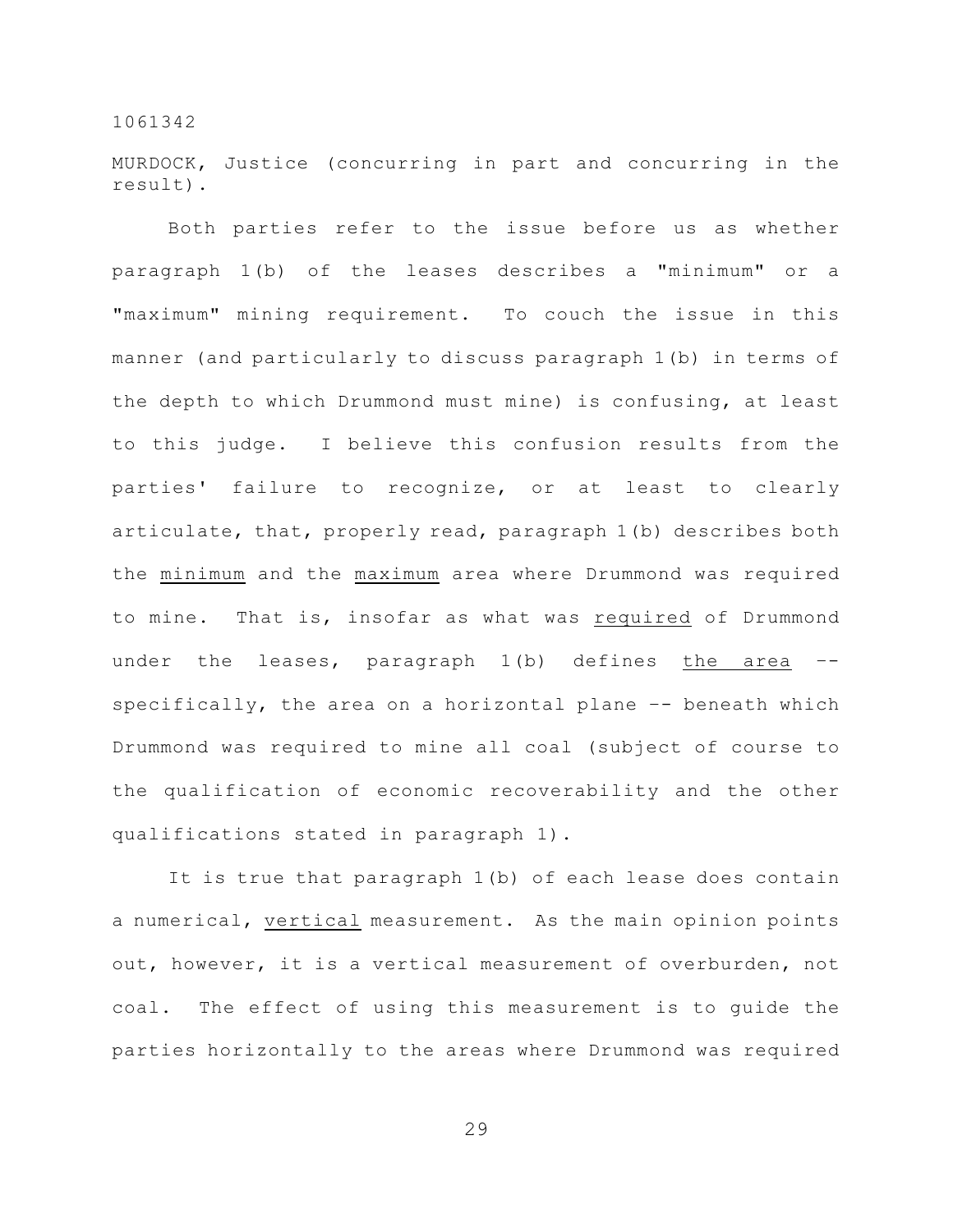to mine. It could have done so through the use of a metesand-bounds description applicable to the surface of the property or by means of an outline drawn on a surface map. Instead, paragraph 1(b) simply explains that Drummond is required to mine in those areas where the distance between the surface of the land and the top of the coal seam is less than a certain measurement.

What the leases do not do, at least not with a numerical measurement, is specify how deeply Drummond must mine within the specified area once it reaches the top of the coal seam. Instead, the leases provided that, in the areas where the overburden is not greater than the specified amount, Drummond is to mine all coal found within the identified seams that (a) is economically recoverable, (b) subject to the "best practices" and "prudent owner" standards found in paragraphs 1(a) and 1(c), respectively. On the record before us, there is no genuine issue of fact but that Drummond did this; therefore, summary judgment in its favor was appropriate as to any claim alleging that it failed to mine enough coal.

Consistent with the foregoing, paragraph 1(b) also does not prescribe a numerically measured depth, within each coal seam, beneath which Drummond was not permitted to mine. (Nor